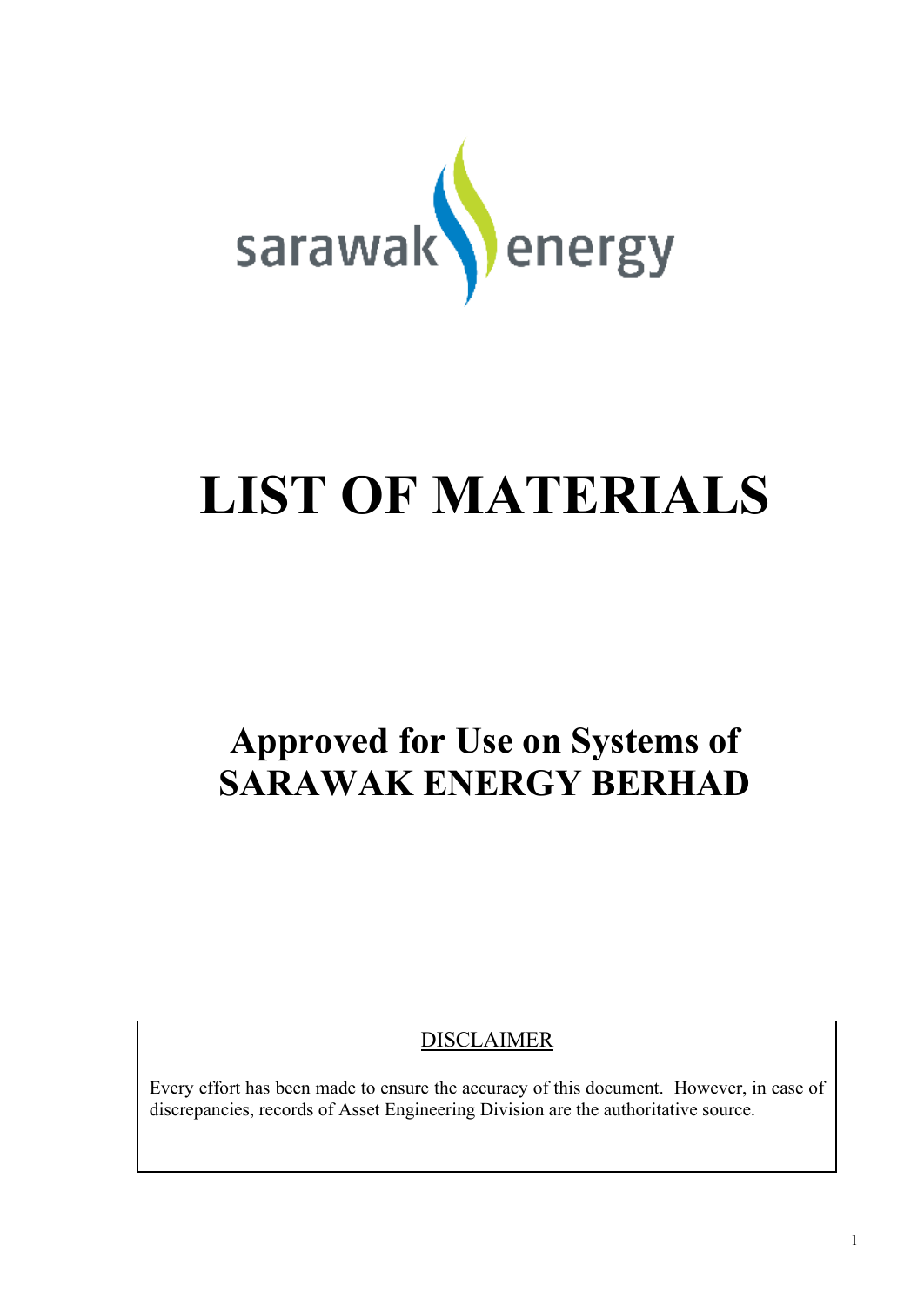#### **PREFACE**

This list supersedes all preceding issues including revisions. Revised sheets reflecting changes in the list will be issued quarterly and should be inserted in order to keep your copy up to date.

The items shown in this publication include material and equipment for distribution facilities. Items not listed include office equipment, tools and work equipment, items of electric general plant and consumer owned wiring facilities.

In addition to items accepted on a general basis, this list also includes items accepted on a conditional basis. As one of the conditions in the acceptance of an item on a conditional basis, suppliers are required to obtain the company's concurrence prior to its use.

Any supplier/manufacturer who desire to have their items placed on the list, or any user believing an existing item should be removed from the list, or any communication calling attention to an error or omission in the list, such as a wrong catalog number, an obsolete item, etc, should address to:

> **Chief Executive Officer SARAWAK ENERGY BERHAD Menara Sarawak Energy No. 1, The Isthmus, 93050 Kuching, Sarawak, MALAYSIA Tel No.: +6 082-388388 Fax No.: +6 082-481811 / +6 082-344433**

**Attention: Asset Management APL Secretary [Senior Manager (Asset Engineering)]**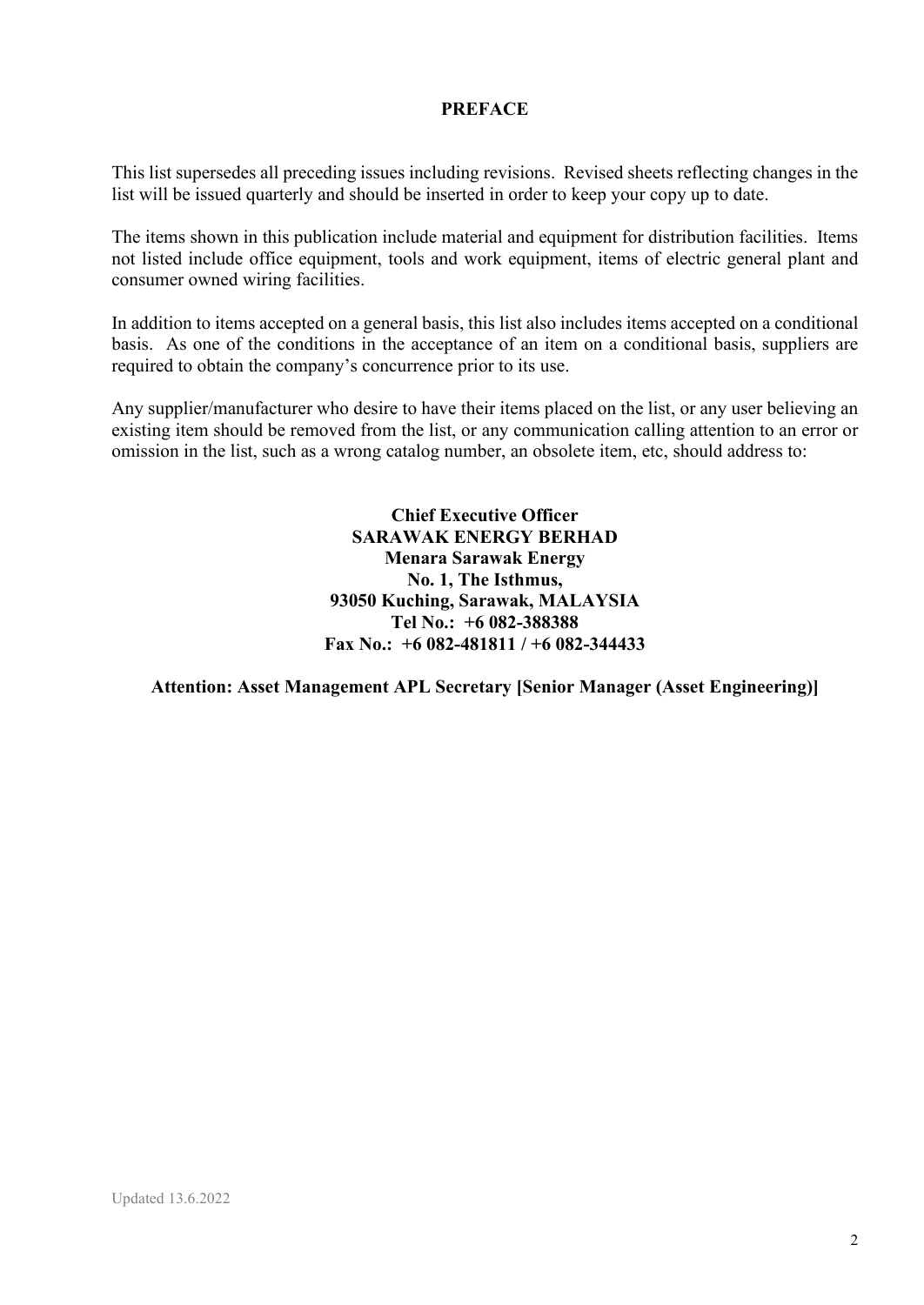### **INDEX**

| <u>Item No.</u> | <b>Contents</b> |                   |                                                             | <b>Page</b> |
|-----------------|-----------------|-------------------|-------------------------------------------------------------|-------------|
| 1.0             |                 |                   |                                                             | 6           |
|                 | 1.1             |                   | <b>SUBSTATION EQUIPMENT</b>                                 |             |
|                 |                 | 1.1.1             |                                                             |             |
|                 |                 | 1.1.2             |                                                             |             |
|                 | 1.2             |                   |                                                             |             |
|                 |                 | 1.2.1             |                                                             |             |
|                 |                 | 1.2.2             |                                                             |             |
|                 | 1.3             |                   |                                                             |             |
|                 |                 | 1.3.1             |                                                             |             |
|                 |                 | 1.3.2             |                                                             |             |
|                 | 1.4             |                   |                                                             |             |
|                 |                 | 1.4.1             |                                                             |             |
|                 |                 | 1.4.2             |                                                             |             |
|                 |                 | 1.4.3             |                                                             |             |
|                 |                 | 1.4.4             | 33/11 kV ONAN / ONAF Power Transformer c/w OLTC 9           |             |
|                 | 1.5             |                   |                                                             |             |
|                 |                 |                   |                                                             |             |
| 2.0             |                 | 1.5.1             |                                                             |             |
|                 | 2.1             |                   | UNDERGROUND EQUIPMENT                                       | 10          |
|                 |                 |                   |                                                             |             |
|                 |                 | 2.1.1             |                                                             |             |
|                 |                 | 2.1.2             |                                                             |             |
|                 |                 | 2.1.3             |                                                             |             |
|                 |                 | 2.1.4             | 11/33 kV Straight Through and Transition Joint Kits  11     |             |
|                 |                 | 2.1.5             |                                                             |             |
|                 |                 | 2.1.6             |                                                             |             |
|                 | 2.2             |                   |                                                             |             |
|                 |                 | 2.2.1             |                                                             |             |
|                 |                 | 2.2.2             |                                                             |             |
|                 |                 | 2.2.3             |                                                             |             |
|                 |                 | 2.2.4             |                                                             |             |
|                 | $2.3^{\circ}$   | <b>Link Boxes</b> |                                                             |             |
|                 |                 |                   |                                                             |             |
| 3.0             |                 |                   | <b>OVERHEAD EQUIPMENT</b>                                   | 14          |
|                 | 3.1             |                   |                                                             |             |
|                 |                 | 3.1.1             | 11 kV 400A 3-Phase Outdoor ABI Switch (On Load/Off Load) 14 |             |
|                 |                 | 3.1.2             | 33 kV 400A 3-Phase Outdoor ABI Switch (On Load/Off Load) 15 |             |
|                 | 3.2             |                   |                                                             |             |
|                 |                 | 3.2.1             |                                                             |             |
|                 |                 | 3.2.2             |                                                             |             |
|                 |                 | 3.2.3             |                                                             |             |
|                 |                 | 3.2.4             |                                                             |             |
|                 | 3.3             |                   |                                                             |             |
|                 |                 | 3.3.1             | 11 kV ABFI 100A 150 MVA with Arc Shortening Rod 16          |             |
|                 |                 | 3.3.2             | 33 kV ABFI 100A 150 MVA with Arc Shortening Rod 17          |             |
|                 | 3.4             |                   |                                                             |             |
|                 |                 | 3.4.1             |                                                             |             |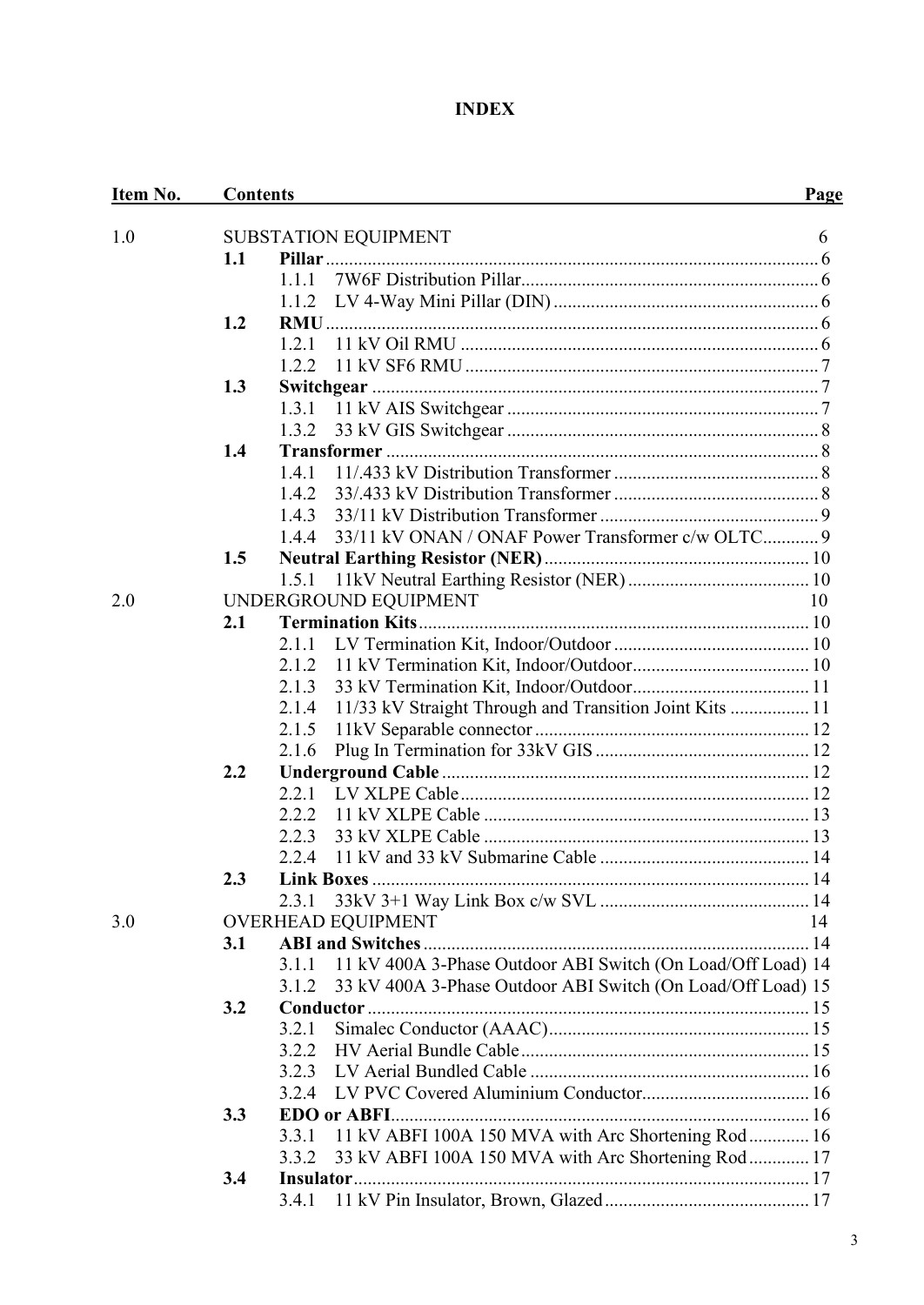|      | 3.4.2 |                                                          |    |
|------|-------|----------------------------------------------------------|----|
|      | 3.4.3 |                                                          |    |
|      | 3.4.4 |                                                          |    |
|      | 3.4.5 |                                                          |    |
|      | 3.4.6 |                                                          |    |
| 3.5  |       |                                                          |    |
|      | 3.5.1 |                                                          |    |
|      | 3.5.2 |                                                          |    |
|      | 3.5.3 |                                                          |    |
|      | 3.5.4 |                                                          |    |
| 3.6  |       |                                                          |    |
|      | 3.6.1 |                                                          |    |
|      | 3.6.2 |                                                          |    |
| 3.7  |       |                                                          |    |
|      | 3.7.1 |                                                          |    |
|      | 3.7.2 |                                                          |    |
|      | 3.7.3 |                                                          |    |
|      | 3.7.4 |                                                          |    |
|      | 3.7.5 |                                                          |    |
|      | 3.7.6 |                                                          |    |
|      | 3.7.7 |                                                          |    |
|      | 3.7.8 |                                                          |    |
|      | 3.7.9 |                                                          |    |
|      |       |                                                          |    |
|      |       |                                                          |    |
|      |       |                                                          |    |
|      |       |                                                          |    |
|      |       |                                                          |    |
|      | 3.8.1 |                                                          |    |
|      | 3.8.2 |                                                          |    |
| 3.9  |       |                                                          |    |
|      | 3.9.1 |                                                          |    |
|      |       |                                                          |    |
| 3.10 |       |                                                          |    |
|      |       |                                                          |    |
|      |       | MISCELLANEOUS EQUIPMENT                                  | 27 |
| 4.1  |       |                                                          |    |
|      | 4.1.1 |                                                          |    |
|      | 4.1.2 |                                                          |    |
| 4.2  |       |                                                          |    |
|      | 4.2.1 |                                                          |    |
| 4.3  |       |                                                          |    |
|      | 4.3.1 |                                                          |    |
| 4.4  | Fuses |                                                          |    |
|      | 4.4.1 |                                                          |    |
|      |       | Single Pole House Service Cutout with/without HRC Fuse28 |    |
|      | 4.4.2 |                                                          |    |
|      | 4.4.3 |                                                          |    |
|      | 4.4.4 |                                                          |    |
|      | 4.4.5 |                                                          |    |
|      | 4.4.6 |                                                          |    |
|      | 4.4.7 |                                                          |    |
|      | 4.4.8 |                                                          |    |

 $4.0$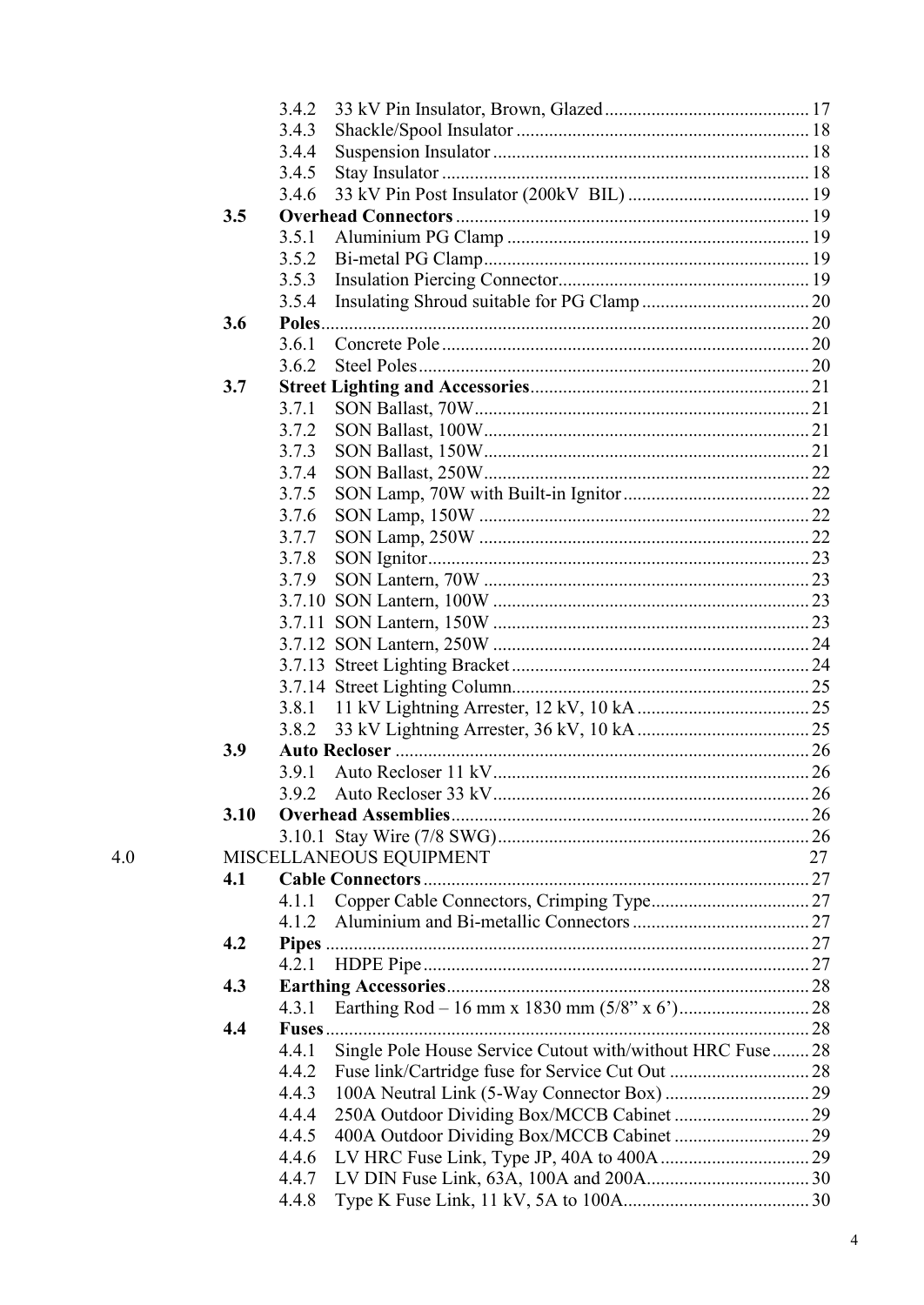| 4.5 |  |
|-----|--|
|     |  |
| 4.6 |  |
|     |  |
|     |  |
| 4.7 |  |
|     |  |
| 4.8 |  |
|     |  |
|     |  |
|     |  |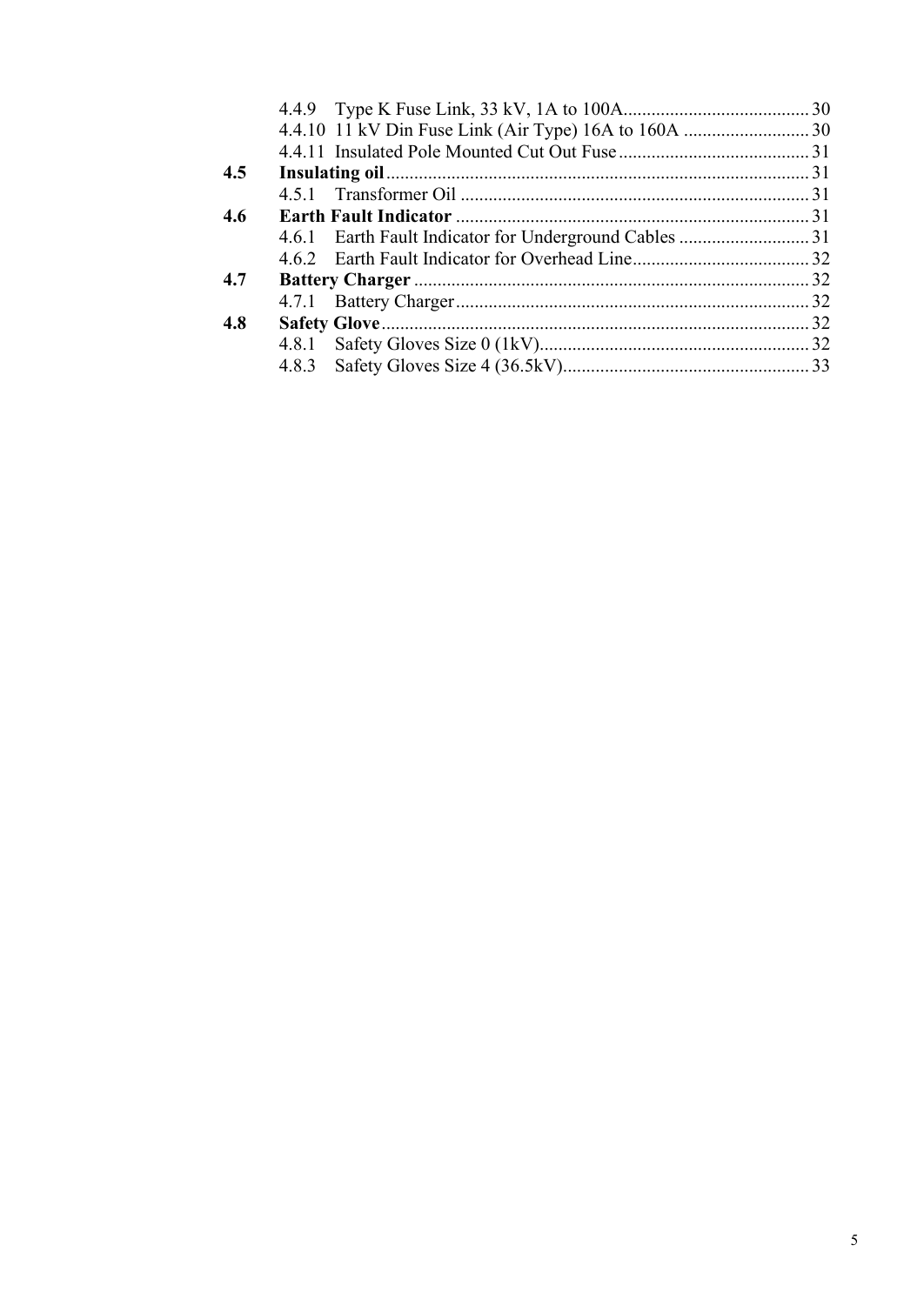### <span id="page-5-1"></span><span id="page-5-0"></span>**1.0 SUBSTATION EQUIPMENT**

### <span id="page-5-2"></span>**1.1 Pillar**

### 1.1.1 7W6F Distribution Pillar

| <b>Manufacturer</b>                                             | Type/Catalogue/<br><b>Model No.</b> | <b>Country of</b><br>Manufacture |
|-----------------------------------------------------------------|-------------------------------------|----------------------------------|
| Teknix Electrical & Electronic Sdn<br>Bhd, Kuching              |                                     | Malaysia                         |
| Spanners International, S'pore /<br>Spanners Engineering, M'sia |                                     | Singapore /<br>Malaysia          |
| <b>Tamco</b>                                                    |                                     | Malaysia                         |

### <span id="page-5-3"></span>1.1.2 LV 4-Way Mini Pillar (DIN)

| <b>Manufacturer</b>                                | Type/Catalogue/ | <b>Country of</b> |
|----------------------------------------------------|-----------------|-------------------|
|                                                    | Model No.       | Manufacture       |
| Spanners International, S'pore /                   |                 | Singapore /       |
| Spanners Engineering, M'sia                        |                 | Malaysia          |
| Tamco                                              |                 | Malaysia          |
| Sun System Eng. Sdn Bhd, M'sia                     |                 | Malaysia          |
| Teknix Electrical & Electronic Sdn<br>Bhd, Kuching |                 | Malaysia          |
| Tenaga Kenari                                      |                 | Malaysia          |

### <span id="page-5-5"></span><span id="page-5-4"></span>**1.2 RMU**

### 1.2.1 11 kV Oil RMU

(Obsolete and any new RMU shall be SF6 insulated)

| <b>Manufacturer</b> | Type/Catalogue/<br><b>Model No.</b> | Country of<br>Manufacture |
|---------------------|-------------------------------------|---------------------------|
| CG Lucy             | Trident                             | India                     |
| Lucy Switchgear FZE | Trident                             | Dubai, UAE                |
| Lucy Switchgear     | Trident                             | UK                        |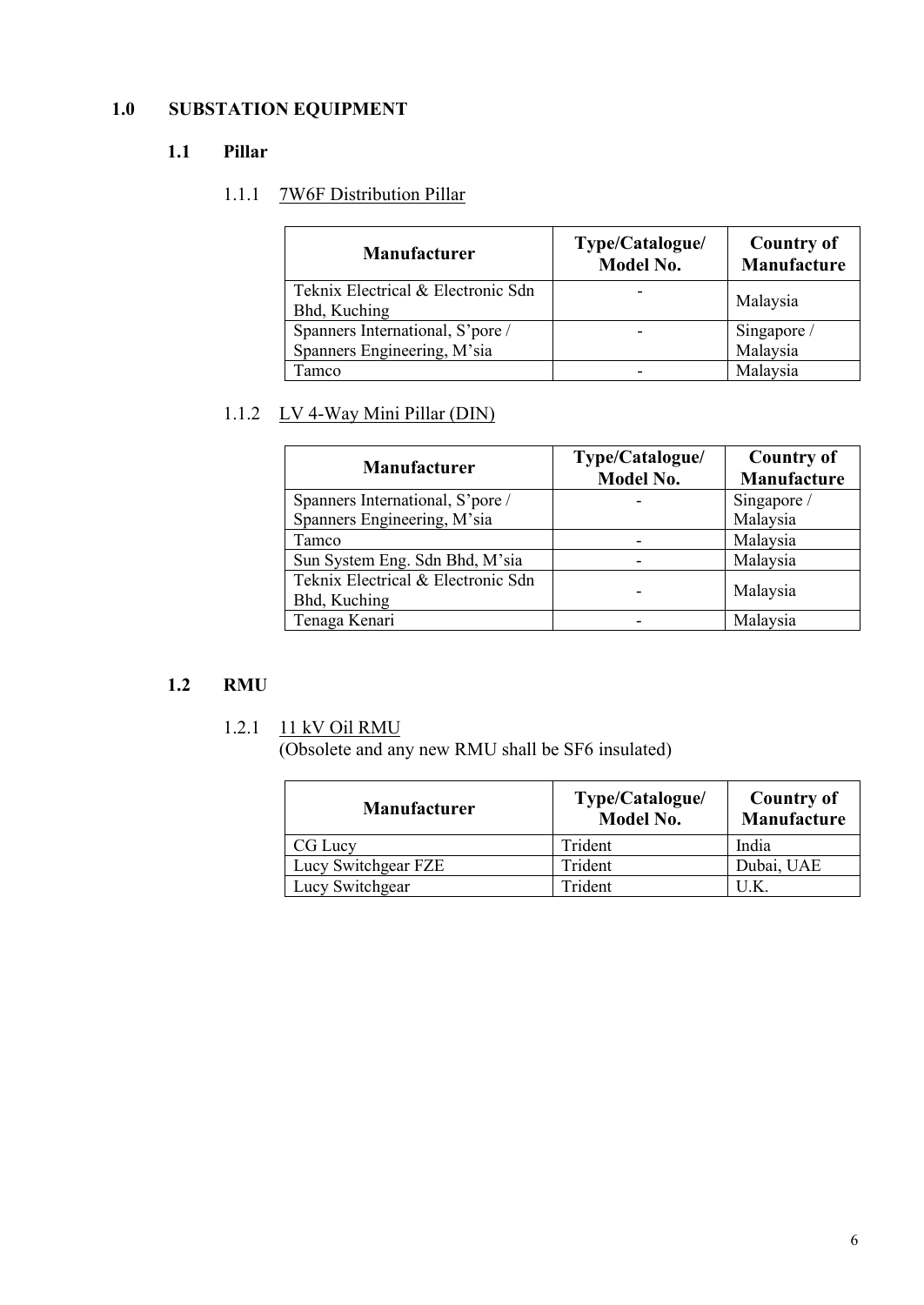### <span id="page-6-0"></span>1.2.2 11 kV SF6 RMU

| Manufacturer                                                                                                                                                                                                            | Type/Catalogue/<br><b>Model No.</b>                                               | <b>Country of</b><br><b>Manufacture</b> |  |  |  |  |  |
|-------------------------------------------------------------------------------------------------------------------------------------------------------------------------------------------------------------------------|-----------------------------------------------------------------------------------|-----------------------------------------|--|--|--|--|--|
| $(1)$ Schneider Electric (M)                                                                                                                                                                                            | RM <sub>6</sub>                                                                   | France &                                |  |  |  |  |  |
| Sdn Bhd, Selangor                                                                                                                                                                                                       |                                                                                   | Malaysia                                |  |  |  |  |  |
| $(1)$ Note:                                                                                                                                                                                                             |                                                                                   |                                         |  |  |  |  |  |
| required BIL                                                                                                                                                                                                            | (a) Model with rated voltage of 13.8 kV shall be supplied in order to achieve the |                                         |  |  |  |  |  |
| (b) Gas tank shall be manufactured by Schneider (France)                                                                                                                                                                |                                                                                   |                                         |  |  |  |  |  |
| (c) Restricted to indoor substations (with enclosure) and compact substations<br>(d) Screened type separable connectors shall be used for the connection to the<br>cables.                                              |                                                                                   |                                         |  |  |  |  |  |
| $\sqrt(2)}$ Tamco                                                                                                                                                                                                       | GR1                                                                               | Malaysia                                |  |  |  |  |  |
| $(2)$ Note:                                                                                                                                                                                                             |                                                                                   |                                         |  |  |  |  |  |
| (a) Stainless steel gas tank and internal arc explosion valve shall be provided.                                                                                                                                        |                                                                                   |                                         |  |  |  |  |  |
| (b) Restricted to 2 models, ie. GR1-21 & GR1-31.                                                                                                                                                                        |                                                                                   |                                         |  |  |  |  |  |
| <sup>(3)</sup> Lucy Switchgear                                                                                                                                                                                          | 15.5 kV SF6 RMU                                                                   | Dubai, UAE &                            |  |  |  |  |  |
|                                                                                                                                                                                                                         | Sabre                                                                             | Malaysia                                |  |  |  |  |  |
| $(3)$ Note:<br>(a) Only accept 15.5 kV RMU instead of 12 kV RMU for achieving 95kV BIL.<br>(b) Dual ratio CT $(100/50/5)$ shall be provided in order to cater for transformer<br>size ranging from 200 kVA to 1500 kVA. |                                                                                   |                                         |  |  |  |  |  |
| (c) Voltage indicator and temperature compensated pressure gauge shall be<br>provided.                                                                                                                                  |                                                                                   |                                         |  |  |  |  |  |
| (d) For Malaysia factory, the RMU shall be manufactured by Sun Systems                                                                                                                                                  |                                                                                   |                                         |  |  |  |  |  |
| Engineering(SSE) under license by Lucy Switchgear                                                                                                                                                                       |                                                                                   |                                         |  |  |  |  |  |
| $^{(4)}$ Cooper Edison (Pingdingshan)                                                                                                                                                                                   | <b>RVAC</b>                                                                       | China                                   |  |  |  |  |  |
| Electronic Technologies Co. Ltd                                                                                                                                                                                         |                                                                                   |                                         |  |  |  |  |  |
| $(4)$ Note:                                                                                                                                                                                                             |                                                                                   |                                         |  |  |  |  |  |
| (a) Approved modules are:                                                                                                                                                                                               |                                                                                   |                                         |  |  |  |  |  |
| 11kV SF6 RMU, Non-Extensible (Type KKT)<br>$\mathbf{i}$ .                                                                                                                                                               |                                                                                   |                                         |  |  |  |  |  |
| ii.<br>11kV SF6 RMU, Extensible (Type KKT with side extension options on                                                                                                                                                |                                                                                   |                                         |  |  |  |  |  |
| K panels)                                                                                                                                                                                                               |                                                                                   |                                         |  |  |  |  |  |
| iii.<br>11kV SF6 Ring Switch, Extensible (Type K)                                                                                                                                                                       |                                                                                   |                                         |  |  |  |  |  |
| 11kV SF6 Switch-fuse, Extensible (Type T)<br>iv.                                                                                                                                                                        |                                                                                   |                                         |  |  |  |  |  |

### <span id="page-6-2"></span><span id="page-6-1"></span> **1.3 Switchgear**

### 1.3.1 11 kV AIS Switchgear

| <b>Manufacturer</b>       | Type/Catalogue/<br>Model No. | <b>Country of</b><br>Manufacture |
|---------------------------|------------------------------|----------------------------------|
| Siemens (Partial GIS)     | NX PLUS-C                    | Germany/China                    |
| <b>ABB</b>                | Unigear ZS Series            | Malaysia                         |
| Tamco                     | VHIH                         | Malaysia                         |
| Xiamen Huadian Switchgear | Gelpag AMS Series            | China                            |
| Co Ltd                    |                              |                                  |
| Toshiba                   | HV 12                        | Malaysia                         |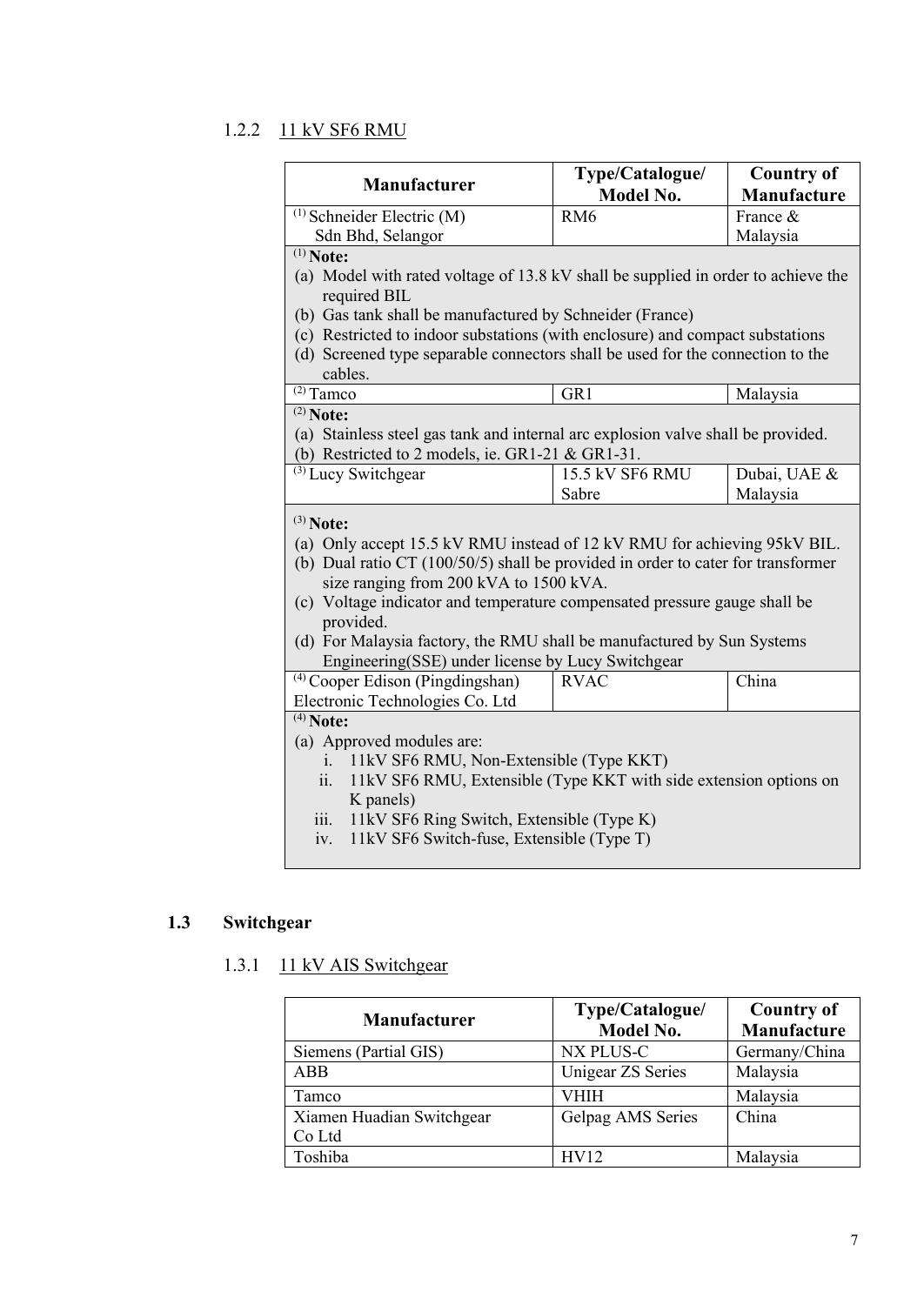### <span id="page-7-0"></span>1.3.2 33 kV GIS Switchgear

| <b>Manufacturer</b> | Type/Catalogue/<br><b>Model No.</b> | <b>Country of</b><br>Manufacture |
|---------------------|-------------------------------------|----------------------------------|
| Siemens             | 8D Series                           | Germany/China                    |
| ABB                 | <b>ZX</b> Series                    | Germany/<br>Malaysia             |
| Schneider           | WS Series                           | Germany/<br>Malaysia             |
| Tamco               | GV3                                 | Malaysia                         |

### <span id="page-7-2"></span><span id="page-7-1"></span>**1.4 Transformer**

### 1.4.1 11/.433 kV Distribution Transformer

| <b>Manufacturer</b>                                       | Type/Catalogue/  | <b>Country of</b>  |  |  |
|-----------------------------------------------------------|------------------|--------------------|--|--|
|                                                           | <b>Model No.</b> | <b>Manufacture</b> |  |  |
| ABB                                                       |                  | Singapore/         |  |  |
|                                                           |                  | Vietnam            |  |  |
| <b>AICHI</b>                                              |                  | Japan              |  |  |
| Arab-Malaysia SGB                                         |                  | Malaysia           |  |  |
| Charoenchai                                               |                  | Thailand           |  |  |
| Ekarat                                                    |                  | Thailand           |  |  |
| Emo Ohrid                                                 |                  | Yugoslavia         |  |  |
| <b>EWT</b>                                                |                  | Malaysia           |  |  |
| <b>MTM</b>                                                |                  | Malaysia           |  |  |
| SESCO-Efacec                                              |                  | Malaysia           |  |  |
| South Wales                                               |                  | U.K.               |  |  |
| Thai Trafo                                                |                  | Thailand           |  |  |
| Toshiba                                                   |                  | Japan              |  |  |
| Tirathai                                                  |                  | Thailand           |  |  |
| Shihlin                                                   |                  | Taiwan             |  |  |
| B&D                                                       |                  | Indonesia          |  |  |
| Toshiba Transmission &                                    |                  |                    |  |  |
| Distribution Systems                                      |                  | India              |  |  |
| <b>Remarks:</b>                                           |                  |                    |  |  |
| <b>Standard Ratings:</b>                                  |                  |                    |  |  |
| 1 phase $-25kVA & 50kVA (11/.250kV)$                      |                  |                    |  |  |
| 3 phase - 50kVA, 160kVA, 300kVA, 500kVA, 1000kVA, 1500kVA |                  |                    |  |  |

### <span id="page-7-3"></span>1.4.2 33/.433 kV Distribution Transformer

| <b>Manufacturer</b> | Type/Catalogue/<br>Model No. | <b>Country of</b><br>Manufacture |
|---------------------|------------------------------|----------------------------------|
| ABB                 |                              | Singapore /                      |
|                     |                              | Australia /                      |
|                     |                              | Vietnam                          |
| AICHI               |                              | Japan                            |
| Arab-Malaysia SGB   |                              | Malaysia                         |
| Charoenchai         |                              | Thailand                         |
| Ekarat              |                              | Thailand                         |
| <b>EWT</b>          |                              | Malaysia                         |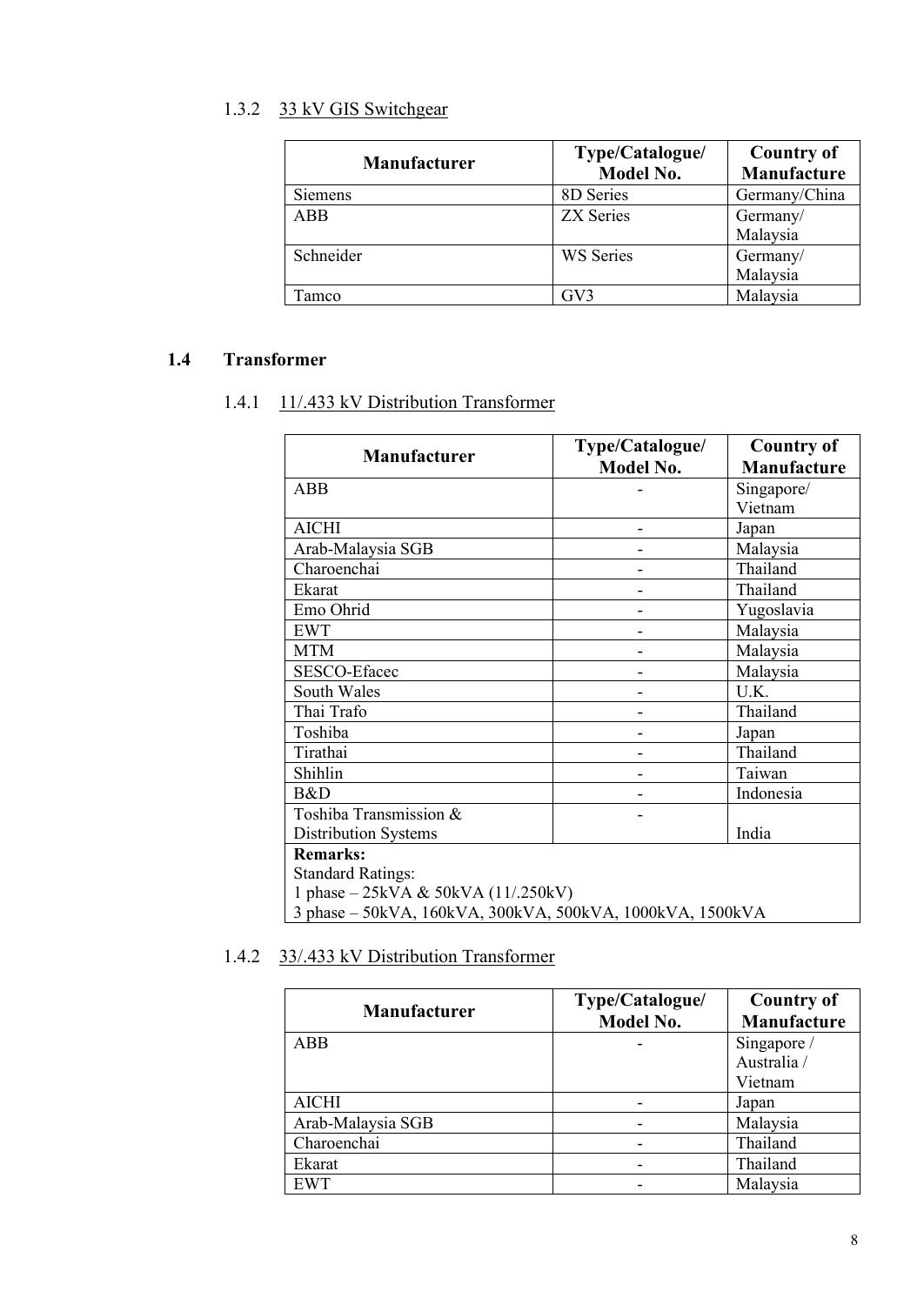| <b>Manufacturer</b>                                      | Type/Catalogue/<br><b>Model No.</b> | <b>Country of</b><br>Manufacture |  |  |
|----------------------------------------------------------|-------------------------------------|----------------------------------|--|--|
| <b>MTM</b>                                               |                                     | Malaysia                         |  |  |
| Tirathai                                                 |                                     | Thailand                         |  |  |
| Shihlin                                                  |                                     | Taiwan                           |  |  |
| Toshiba Transmission &                                   |                                     |                                  |  |  |
| Distribution Systems                                     |                                     | India                            |  |  |
| <b>Remarks:</b>                                          |                                     |                                  |  |  |
| Standard Ratings: 50kVA, 160kVA, 300kVA, 500kVA, 1000kVA |                                     |                                  |  |  |

### <span id="page-8-0"></span>1.4.3 33/11 kV Distribution Transformer

| <b>Manufacturer</b>                     | Type/Catalogue/<br><b>Model No.</b> | <b>Country of</b><br><b>Manufacture</b> |
|-----------------------------------------|-------------------------------------|-----------------------------------------|
| ABB                                     |                                     | Australia /                             |
|                                         |                                     | Singapore /                             |
|                                         |                                     | Vietnam                                 |
| Charoenchai                             | Up to 2.5 MVA                       | Thailand                                |
| Ekarat                                  | Up to 1 MVA                         | Thailand                                |
| <b>MTM</b>                              |                                     | Malaysia                                |
| Tirathai                                |                                     | Thailand                                |
| <b>EWT</b>                              | Up to 2.5 MVA                       | Malaysia                                |
| Shihlin                                 |                                     | Taiwan                                  |
| Tatung                                  |                                     | Taiwan                                  |
| <b>Remarks:</b>                         |                                     |                                         |
| Standard Ratings: 1 MVA, 2.5 MVA, 5 MVA |                                     |                                         |

### <span id="page-8-1"></span>1.4.4 33/11 kV ONAN / ONAF Power Transformer c/w OLTC

| <b>Manufacturer</b>    | Type/Catalogue/ | <b>Country of</b> |
|------------------------|-----------------|-------------------|
|                        | Model No.       | Manufacture       |
| <b>ALSTOM</b>          |                 | Turkey            |
| <b>ABB</b>             |                 | Australia /       |
|                        |                 | Sweden/           |
|                        |                 | Turkey/           |
|                        |                 | Thailand/         |
|                        |                 | Vietnam           |
| <b>AICHI</b>           |                 | Japan             |
| Daihen                 |                 | Thailand          |
| <b>MTM</b>             |                 | Malaysia          |
| Tirathai               |                 | Thailand          |
| Meidensha/Hitachi/Fuji |                 | Japan             |
| Mitsubishi/Toshiba     |                 | Japan             |
| Takaoka                |                 | Japan             |
| SGB                    |                 | Germany           |
| Efacec                 |                 | Portugal          |
| Areva                  |                 | Turkey            |
| <b>BEST</b>            |                 | Turkey            |
| Hyundai                |                 | Korea             |
| New Korea              |                 | Korea             |
| Xian                   |                 | China             |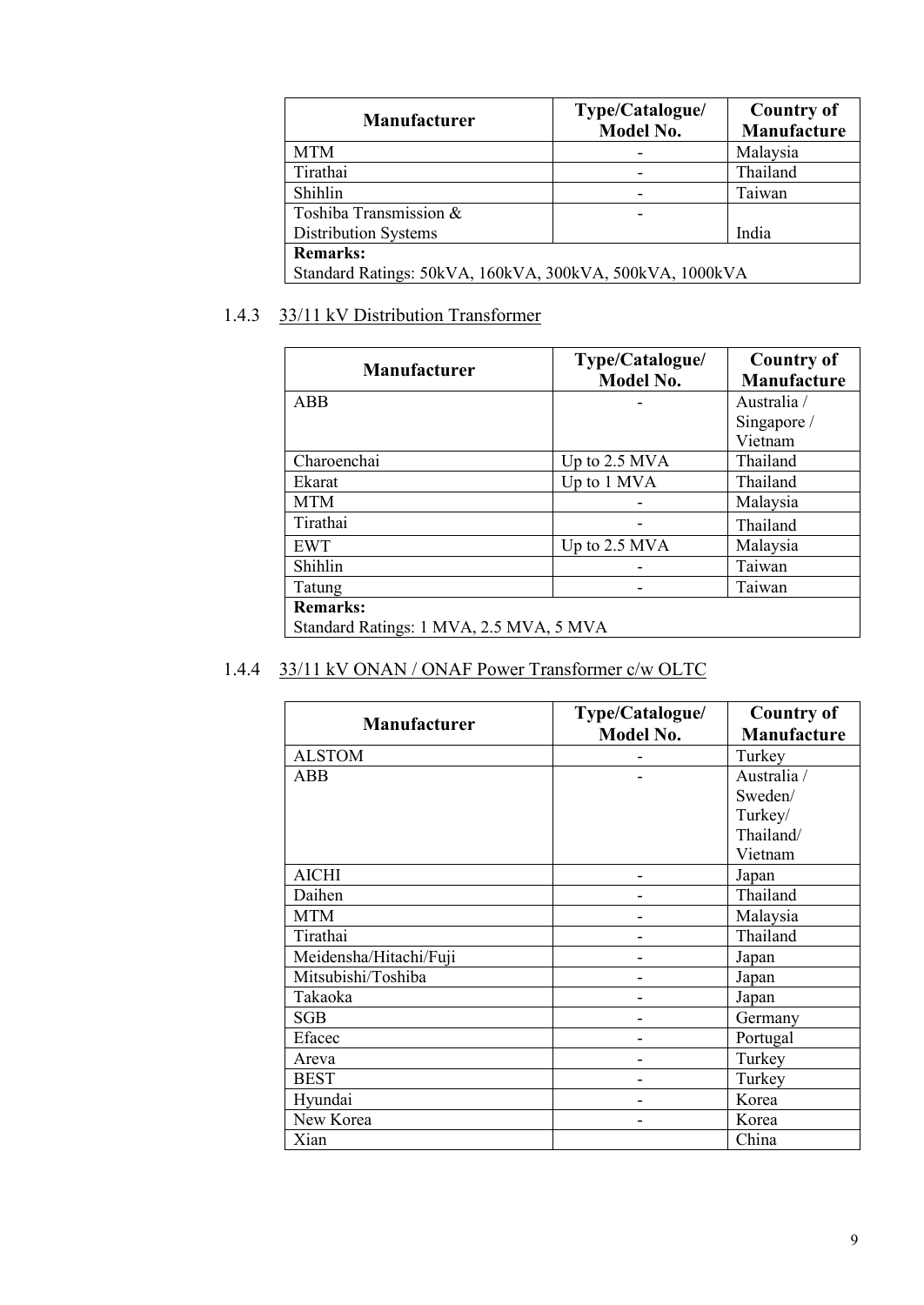| <b>Manufacturer</b>                          | Type/Catalogue/<br>Model No. | <b>Country of</b><br>Manufacture |  |
|----------------------------------------------|------------------------------|----------------------------------|--|
| Koncar                                       |                              | Croatia                          |  |
| Shihlin                                      |                              | Taiwan                           |  |
| Tatung                                       |                              | Taiwan                           |  |
| PT Elsewedy Electric                         |                              | Indonesia                        |  |
| <b>Remarks:</b>                              |                              |                                  |  |
| Standard Ratings: 5MVA, 10/15 MVA, 20/25 MVA |                              |                                  |  |

### <span id="page-9-1"></span><span id="page-9-0"></span>**1.5 Neutral Earthing Resistor (NER)**

### 1.5.1 11kV Neutral Earthing Resistor (NER)

| <b>Manufacturer</b>         | Type/Catalogue/<br>Model No. | <b>Country of</b><br>Manufacture |
|-----------------------------|------------------------------|----------------------------------|
| Any Ohm Sdn. Bhd.           | AO1116/AO1108                | Malaysia                         |
| Pestech Sdn Bhd             | <b>RES</b>                   | Malaysia                         |
| M.S. Resistances S.A.S.     | 11kV-1600A-4 Ohm-            |                                  |
|                             | 10 Sec/ 11kV-800A-8          |                                  |
|                             | Ohm-10 Sec                   | France                           |
| <b>HEINE Resistors GmbH</b> | <b>EWD Series</b>            | Germanv                          |

### <span id="page-9-3"></span><span id="page-9-2"></span>**2.0 UNDERGROUND EQUIPMENT**

#### <span id="page-9-4"></span>**2.1 Termination Kits**

### 2.1.1 LV Termination Kit, Indoor/Outdoor

| <b>Manufacturer</b>       | Type/Catalogue/<br>Model No. | <b>Country of</b><br>Manufacture |
|---------------------------|------------------------------|----------------------------------|
| Sucofit/Tyco              | Heat Shrink                  | Switzerland                      |
| Raychem/Tyco              | Heat Shrink                  | U.S.A.                           |
|                           |                              | Germany                          |
| Cellpack                  | Heat Shrink                  | Switzerland/                     |
|                           |                              | Germany                          |
| Nexans                    | Heat Shrink                  | Italy                            |
| Changyuan Group (CYG)     | Heat Shrink                  | China                            |
| 3M                        | Heat Shrink                  | India                            |
| Hongshang Heat Shrinkable | Heat Shrink                  | China                            |
| Gala Shrink Fit           | Heat Shrink                  | India                            |

### <span id="page-9-5"></span>2.1.2 11 kV Termination Kit, Indoor/Outdoor

| <b>Manufacturer</b> | Type/Catalogue/<br>Model No. | <b>Country of</b><br>Manufacture |
|---------------------|------------------------------|----------------------------------|
| Cellpack            | Hybrid Heat-                 | Switzerland/                     |
|                     | Shrinkable                   | Germany                          |
| Sucofit/Tyco        | Heat Shrink                  | Switzerland                      |
| Raychem/Tyco        | Heat Shrink                  | U.S.A.                           |
|                     |                              | Germany                          |
| 3M                  | Cold Shrink                  | Malaysia                         |
| Nexans              | Heat Shrink                  | Italy                            |
| <b>Nexans</b>       | Cold Shrink                  | France                           |
| Prysmian            | Cold Shrink                  | France                           |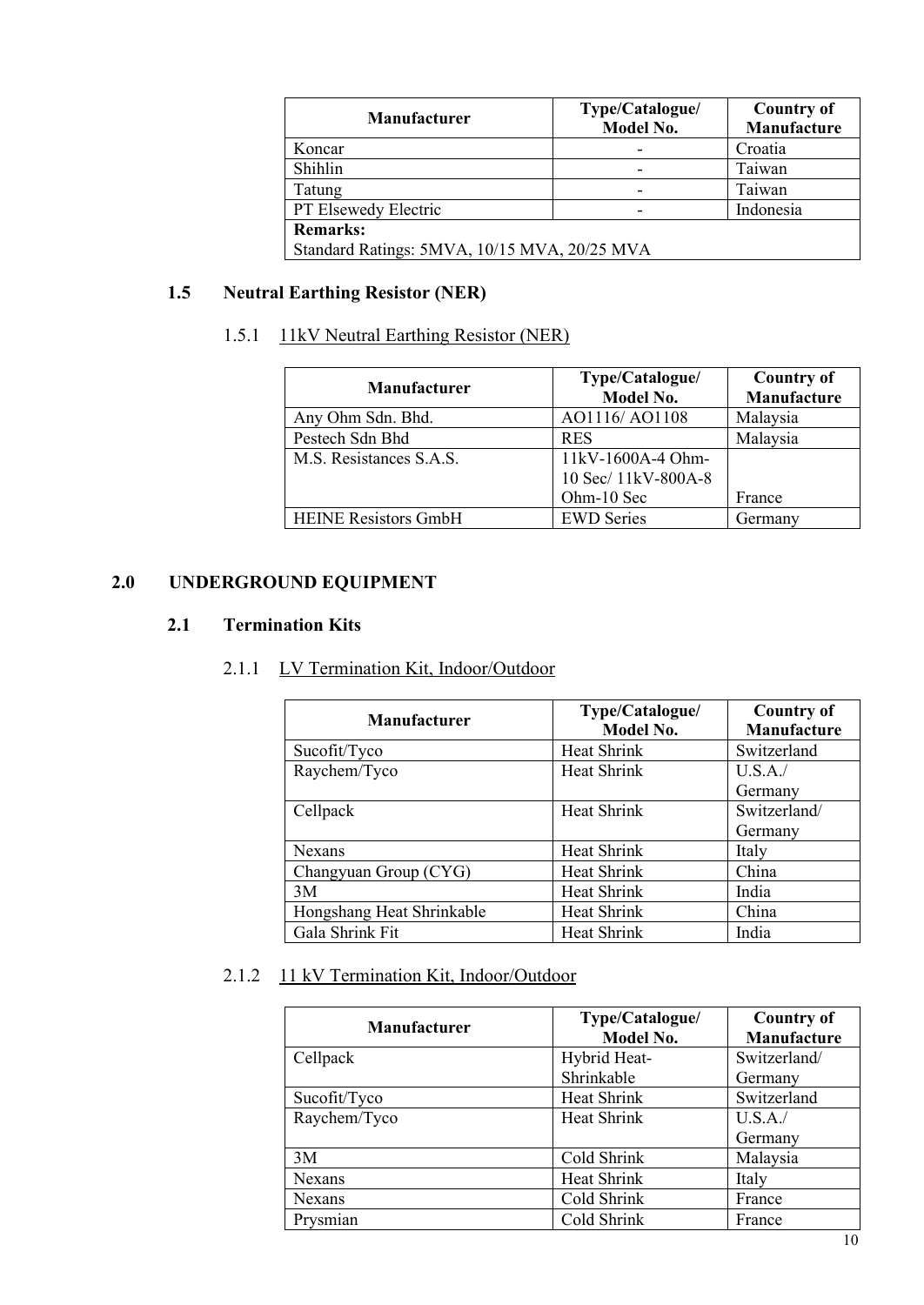| <b>Manufacturer</b>   | Type/Catalogue/<br>Model No. | <b>Country of</b><br>Manufacture |
|-----------------------|------------------------------|----------------------------------|
| Changyuan Group (CYG) | Heat Shrink                  | China                            |
| Changyuan Group (CYG) | Cold Shrink                  | China                            |

### <span id="page-10-0"></span>2.1.3 33 kV Termination Kit, Indoor/Outdoor

| <b>Manufacturer</b>   | Type/Catalogue/<br><b>Model No.</b> | <b>Country of</b><br>Manufacture |
|-----------------------|-------------------------------------|----------------------------------|
| Raychem/Tyco          | Heat Shrink                         | U.S.A.                           |
|                       |                                     | Germany                          |
| 3M                    | Cold Shrink                         | Malaysia                         |
| Cellpack              | Hybrid Heat-                        | Switzerland/                     |
|                       | Shrinkable                          | Germany                          |
| <b>Nexans</b>         | Heat Shrink                         | Italy                            |
| Prysmian              | Cold Shrink                         | France                           |
| Changyuan Group (CYG) | Cold Shrink                         | China                            |

### <span id="page-10-1"></span>2.1.4 11/33 kV Straight Through and Transition Joint Kits

| <b>Manufacturer</b>                                                                                                               | Type/Catalogue/    | <b>Country of</b> |
|-----------------------------------------------------------------------------------------------------------------------------------|--------------------|-------------------|
|                                                                                                                                   | <b>Model No.</b>   | Manufacture       |
| Raychem/Tyco                                                                                                                      | <b>Heat Shrink</b> | U.S.A./           |
|                                                                                                                                   |                    | Germany           |
| Cellpack                                                                                                                          | Resin/Tapping      | Switzerland/      |
|                                                                                                                                   |                    | Germany           |
| <sup>(1)</sup> ABB Kabeldon                                                                                                       | Resin/Tapping      | Sweden            |
| $(1)$ Note:<br>Only accept ABB Kabeldon GHL 1500 two-component polyurethane<br>based resin complete with approved type fibre box. |                    |                   |
| 3M                                                                                                                                | Cold Shrink        | Malaysia          |
|                                                                                                                                   | (Premoulded with   |                   |
|                                                                                                                                   | Resin)/Tape-Resin  |                   |
| Cellpack                                                                                                                          | Hybrid Heat-       | Switzerland/      |
|                                                                                                                                   | Shrinkable         | Germany           |
| <b>Nexans</b>                                                                                                                     | <b>Heat Shrink</b> | Italy             |
| $(2)$ Nexans                                                                                                                      | Cold Shrink        | France            |
| $(2)$ Note:<br>Only for 11kV.                                                                                                     |                    |                   |
| Prysmian                                                                                                                          | Cold Shrink        | France            |
| (3) Changyuan Group (CYG)                                                                                                         | <b>Heat Shrink</b> | China             |
| $(3)$ Note:<br>Only for 11kV.                                                                                                     |                    |                   |
| Changyuan Group (CYG)                                                                                                             | Cold Shrink        | China             |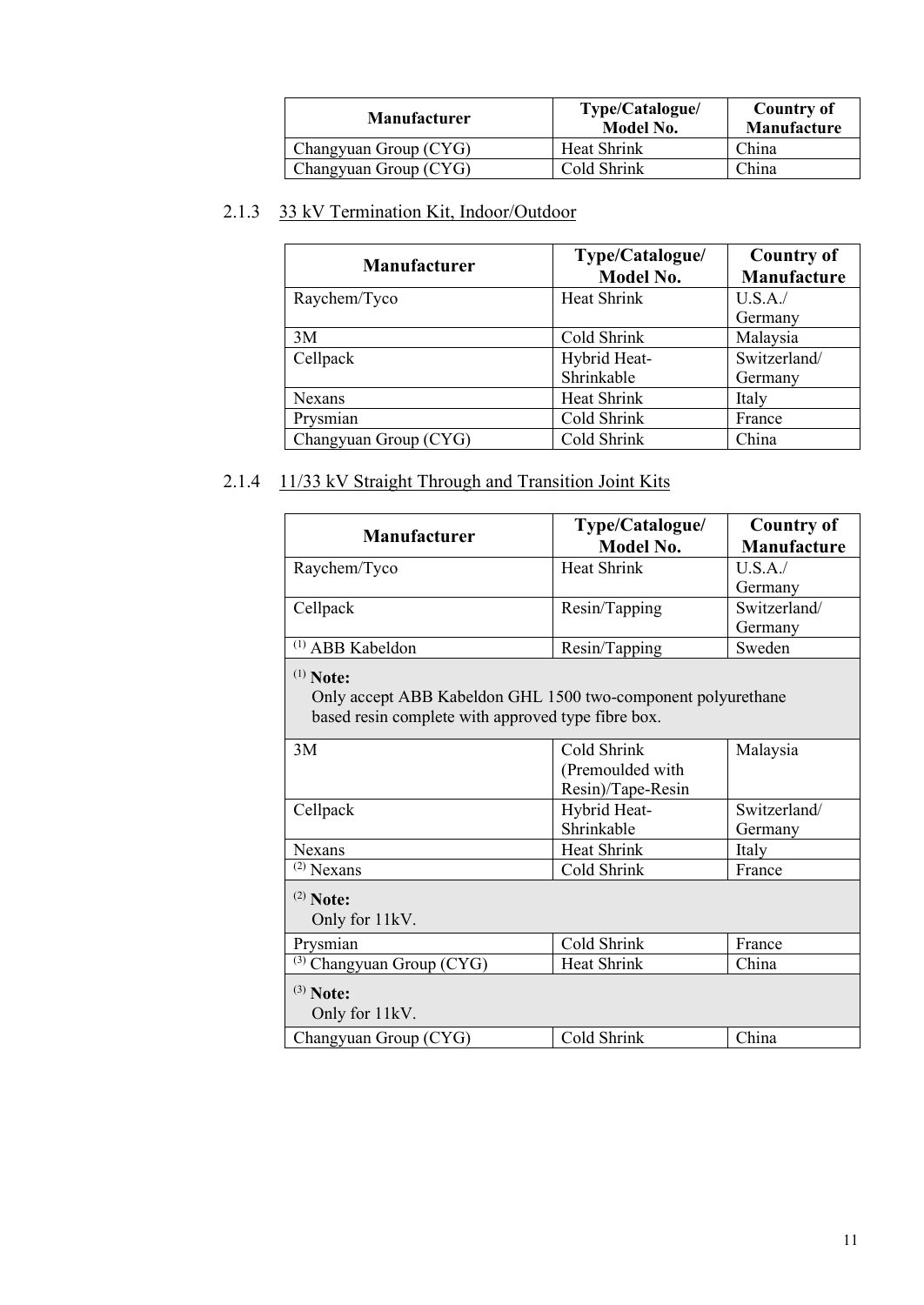### <span id="page-11-0"></span>2.1.5 11kV Separable connector

| <b>Manufacturer</b>          | Type/Catalogue/<br>Model No. | <b>Country of</b><br>Manufacture |
|------------------------------|------------------------------|----------------------------------|
| Cooper Electronic Technology | $DTS^*$ , $DTB^*$ &          | China                            |
| Shanghai Co.                 | DT400                        |                                  |
| Cellpack                     |                              | Malaysia                         |
| Nexans - Euromold            |                              | Belgium                          |
| <b>CYG</b>                   | CJB10-630 &                  | China                            |
|                              | CJB10-200                    |                                  |
| Raychem/Tyco                 | <b>RSTI</b>                  | Germany                          |

### <span id="page-11-1"></span>2.1.6 Plug In Termination for 33kV GIS

| <b>Manufacturer</b>      | Type/Catalogue/<br><b>Model No.</b> | <b>Country of</b><br>Manufacture |
|--------------------------|-------------------------------------|----------------------------------|
| Pfisterer                |                                     | Germany/Italy                    |
| Sudkabel                 |                                     | Germany                          |
| NKT GmbH                 |                                     | Germany                          |
| Tyco Electronics Raychem |                                     | Germany                          |
| GmbH                     |                                     |                                  |

### <span id="page-11-3"></span><span id="page-11-2"></span>**2.2 Underground Cable**

### 2.2.1 LV XLPE Cable

| <b>Manufacturer</b>             | Type/Catalogue/  | <b>Country of</b> |
|---------------------------------|------------------|-------------------|
|                                 | <b>Model No.</b> | Manufacture       |
| Central Cable (M) Bhd, Melaka.  |                  | Malaysia          |
| Fujikura Federal Cables Sdn Bhd |                  | Malaysia          |
| FEC Cables (M) Sdn Bhd,         |                  | Malaysia          |
| Selangor                        |                  |                   |
| Olympic Cable Co. Sdn Bhd,      |                  | Malaysia          |
| Melaka                          |                  |                   |
| Universal Cable (M) Sdn Bhd,    |                  | Malaysia          |
| Johor                           |                  |                   |
| Universal Cable (S) Sdn Bhd/    |                  | Malaysia          |
| Sarawak Cable Sdn Bhd           |                  |                   |
| Wonderful Wire & Cable Bhd,     |                  | Malaysia          |
| Johor                           |                  |                   |
| Mitti Power Cables Sdn. Bhd,    |                  | Malaysia          |
| Johor                           |                  |                   |
| Leader Cable Industry Bhd       |                  | Malaysia          |
| Tai Sin Electric Cables (M)     |                  | Malaysia          |
| Sdn Bhd                         |                  |                   |
| Southern Cable                  |                  | Malaysia          |
| Power Cables Malaysia Sdn Bhd   |                  | Malaysia          |
| Mega Kabel Sdn Bhd              |                  | Malaysia          |
| Master Tec Wire & Cable Sdn Bhd |                  | Malaysia          |
| Draka (Malaysia) Sdn. Bhd.      |                  | Malaysia          |
| Hi-Essence Cable Sdn. Bhd.      |                  | Malaysia          |
| Tonn Cable Sdn. Bhd.            |                  | Malaysia          |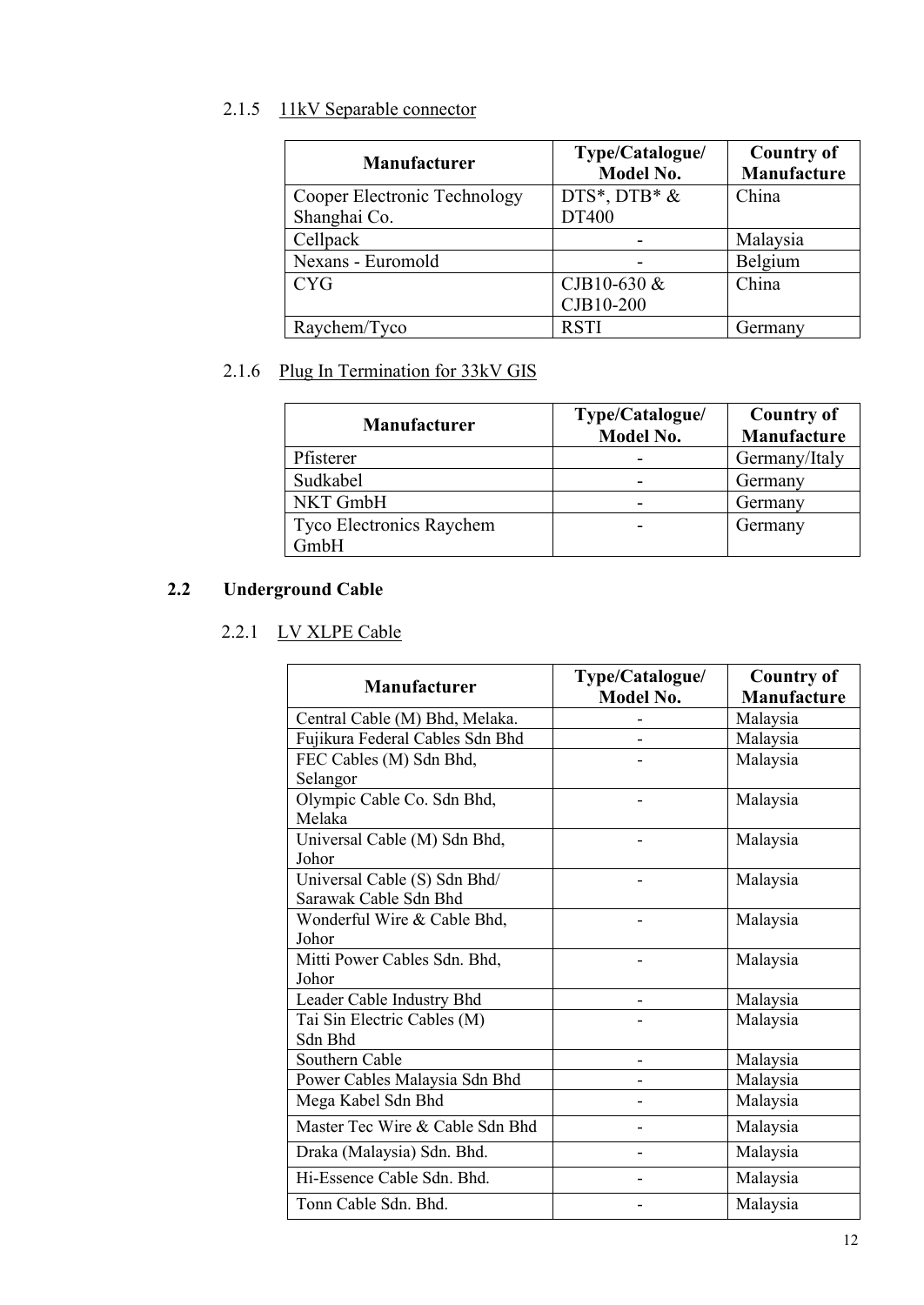### <span id="page-12-0"></span>2.2.2 11 kV XLPE Cable

| <b>Manufacturer</b>             | Type/Catalogue/<br><b>Model No.</b> | <b>Country of</b><br>Manufacture |
|---------------------------------|-------------------------------------|----------------------------------|
| Central Cable (M) Bhd, Melaka.  |                                     | Malaysia                         |
| Federal Power Sdn Bhd,          |                                     | Malaysia                         |
| Selangor                        |                                     |                                  |
| Fujikura Federal Cables Sdn Bhd |                                     | Malaysia                         |
| FEC Cables (M) Sdn Bhd,         |                                     | Malaysia                         |
| Selangor                        |                                     |                                  |
| Leader Cable Industry Bhd,      |                                     | Malaysia                         |
| Penang                          |                                     |                                  |
| Olympic Cable Co. Sdn Bhd,      |                                     | Malaysia                         |
| Melaka                          |                                     |                                  |
| Power Cables Malaysia Sdn Bhd   |                                     | Malaysia                         |
| Tenaga Cable Industries         |                                     | Malaysia                         |
| Sdn Bhd                         |                                     |                                  |
| Universal Cable (M) Sdn Bhd,    |                                     | Malaysia                         |
| Johor                           |                                     |                                  |
| PT VOKSEL Electric Tbk          |                                     | Indonesia                        |
| Southern Cable                  |                                     | Malaysia                         |
| Hi-Essence Cable Sdn. Bhd.      |                                     | Malaysia                         |

### <span id="page-12-1"></span>2.2.3 33 kV XLPE Cable

| <b>Manufacturer</b>             | Type/Catalogue/<br>Model No. | <b>Country of</b><br>Manufacture |
|---------------------------------|------------------------------|----------------------------------|
| Central Cable (M) Bhd, Melaka   |                              | Malaysia                         |
| Federal Power Sdn. Bhd,         |                              | Malaysia                         |
| Selangor                        |                              |                                  |
| Fujikura Federal Cables Sdn Bhd |                              | Malaysia                         |
| FEC Cables (M) Sdn Bhd,         |                              | Malaysia                         |
| Selangor                        |                              |                                  |
| Leader Cable Industry Bhd,      |                              | Malaysia                         |
| Penang                          |                              |                                  |
| Power Cables Malaysia Sdn Bhd   |                              | Malaysia                         |
| Olympic Cable Co. Sdn Bhd       |                              | Malaysia                         |
| Universal Cable (M) Sdn Bhd,    |                              | Malaysia                         |
| Johor                           |                              |                                  |
| Southern Cable                  |                              | Malaysia                         |
| Tenaga Cable Industries         |                              | Malaysia                         |
| Sdn Bhd                         |                              |                                  |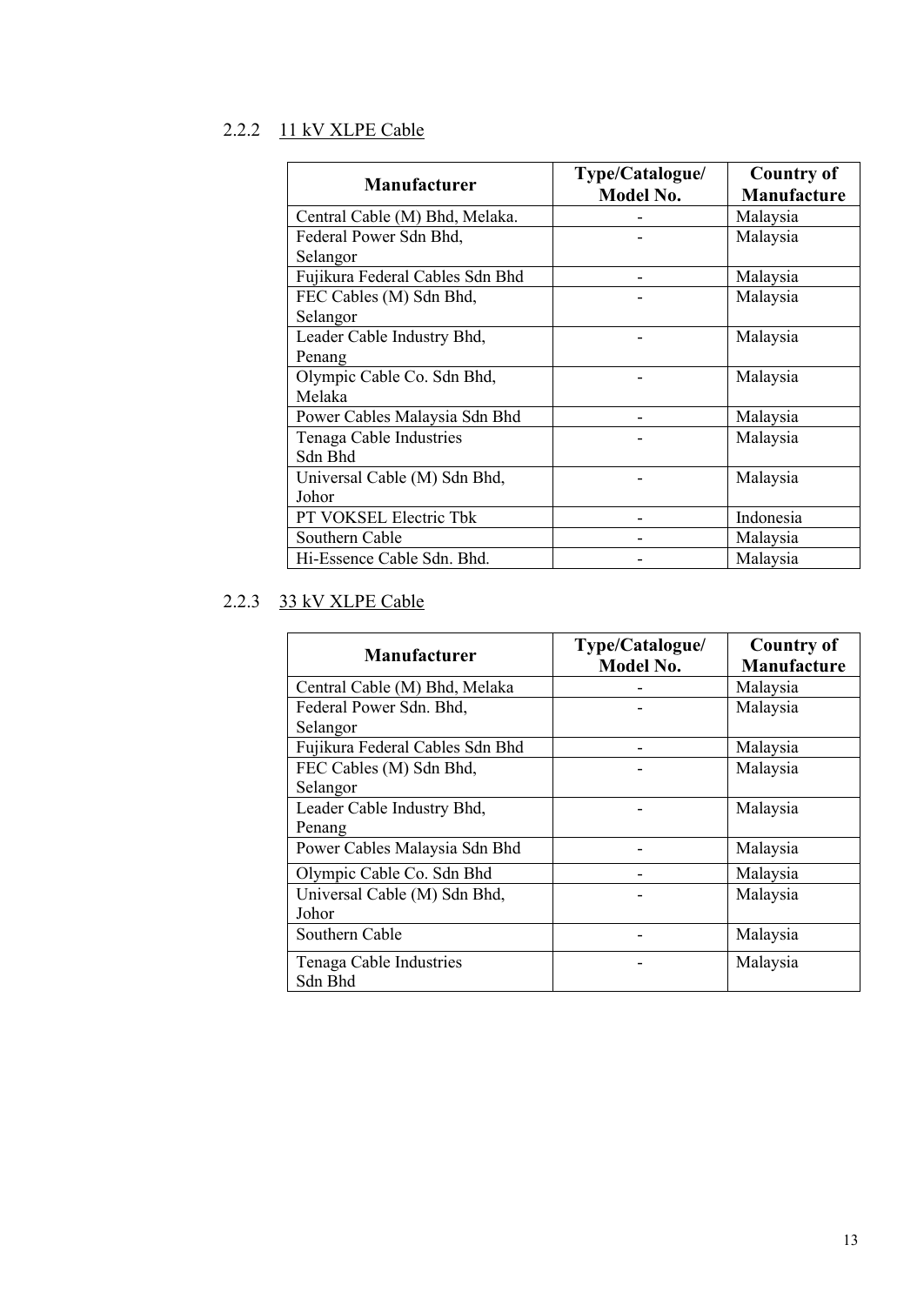### <span id="page-13-0"></span>2.2.4 11 kV and 33 kV Submarine Cable

| <b>Manufacturer</b>                | Type/Catalogue/<br><b>Model No.</b> | <b>Country of</b><br>Manufacture |
|------------------------------------|-------------------------------------|----------------------------------|
| LS Cable                           |                                     | Korea                            |
| Sumitomo Electric Industries (SEI) |                                     | Japan                            |
| <b>OLEX Australia Pty Ltd</b>      |                                     | Australia                        |
| SWCC Showa Cable Systems Co.,      |                                     | Japan                            |
| Ltd                                |                                     |                                  |
| Leader Cable Industry Bhd,         |                                     | Malaysia                         |
| Penang                             |                                     |                                  |
| Power Cables Malaysia Sdn Bhd      |                                     | Malaysia                         |
| Zhongtian Technology Submarine     |                                     | China                            |
| Cable Co. Ltd                      |                                     |                                  |
| Hengtong Optic-Electric Co. Ltd    |                                     | China                            |
| LS HongQi Cable & System           |                                     | China                            |
| Taihan Electric Wire Co., Ltd.     |                                     | Korea                            |

### <span id="page-13-2"></span><span id="page-13-1"></span>**2.3 Link Boxes**

### 2.3.1 33kV 3+1 Way Link Box c/w SVL

| <b>Manufacturer</b>                                       | Type/Catalogue/<br>Model No. | <b>Country of</b><br>Manufacture |
|-----------------------------------------------------------|------------------------------|----------------------------------|
| AK POWER SOLUTION                                         |                              | Australia                        |
| <b>Evergrow Electrical Engineering</b>                    |                              | Malaysia                         |
| Sdn Bhd                                                   |                              |                                  |
| $(1)$ Team Force Engineering                              |                              | Malaysia                         |
| $(1)$ Note:<br>Approved for ground-mounted link box only. |                              |                                  |
| Pfisterer                                                 |                              | Italy                            |

### <span id="page-13-4"></span><span id="page-13-3"></span>**3.0 OVERHEAD EQUIPMENT**

### <span id="page-13-5"></span>**3.1 ABI and Switches**

### 3.1.1 11 kV 400A 3-Phase Outdoor ABI Switch (On Load/Off Load)

| <b>Manufacturer</b>  | Type/Catalogue/<br><b>Model No.</b> | <b>Country of</b><br>Manufacture |
|----------------------|-------------------------------------|----------------------------------|
| <b>ABB</b>           | <b>R3808D</b>                       | Australia                        |
| Lucy Switchgear      | Rapier RX                           | Dubai                            |
| S & C                | Alduti Rupter                       | Canada                           |
| Lucy Switchgear      | Rapier AX                           | Dubai                            |
| <b>AB GEVEA</b>      | <b>GEVEA</b>                        | Sweden                           |
| S&C Electric Company | Omni-Rupter                         | China                            |
| <b>ABB</b>           | <b>NPS</b>                          | Poland                           |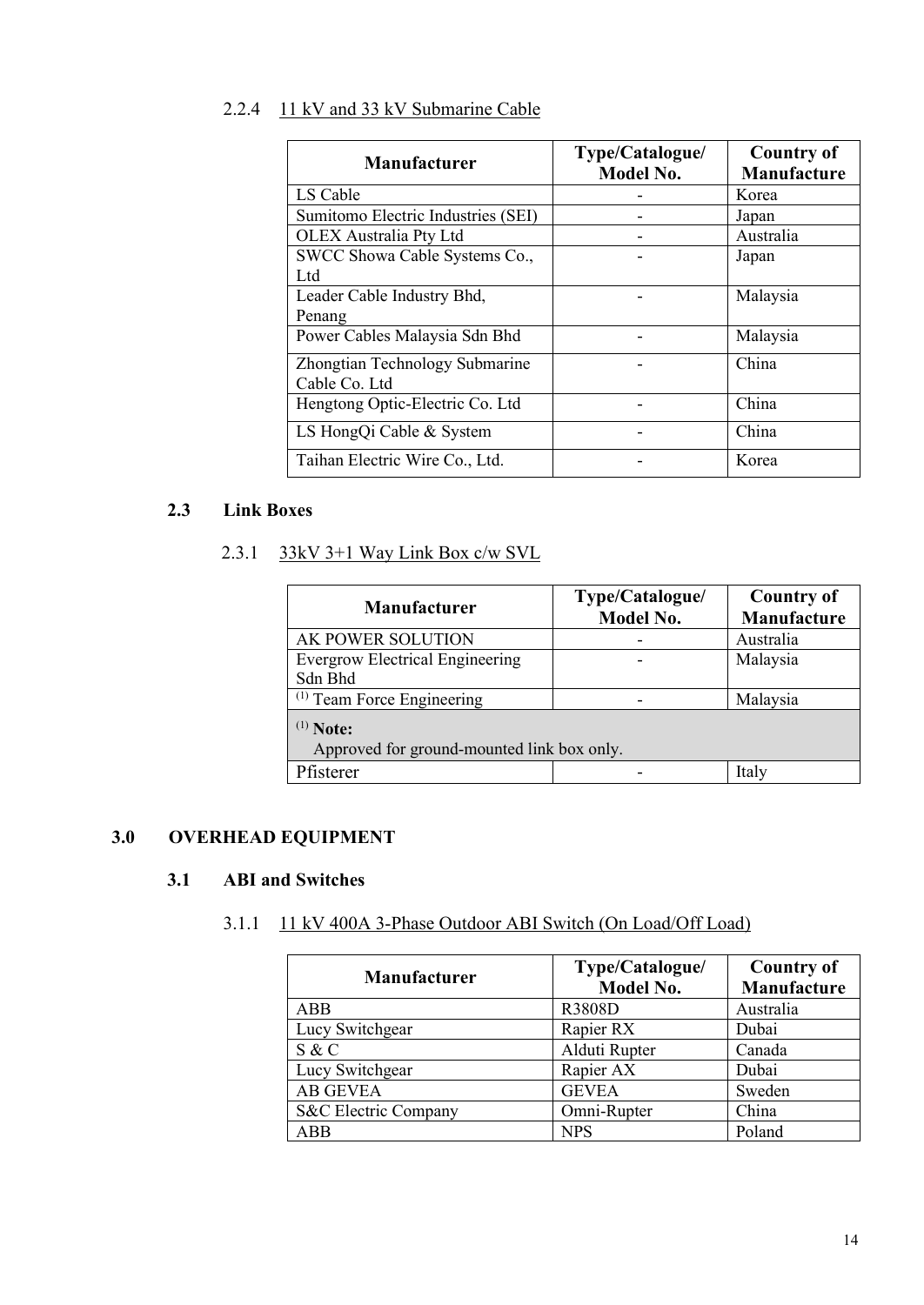| <b>Manufacturer</b> | Type/Catalogue/<br><b>Model No.</b> | <b>Country of</b><br>Manufacture |
|---------------------|-------------------------------------|----------------------------------|
| <b>ABB</b>          | R10508D-P                           | Australia                        |
| Lucy Switchgear     | Rapier RX                           | Dubai                            |
| S & C               | Alduti Rupter                       | Canada                           |
| <b>AB GEVEA</b>     | <b>GEVEA</b>                        | Sweden                           |
| <b>ABB</b>          | <b>NPS</b>                          | Poland                           |

### <span id="page-14-0"></span>3.1.2 33 kV 400A 3-Phase Outdoor ABI Switch (On Load/Off Load)

### <span id="page-14-2"></span><span id="page-14-1"></span>**3.2 Conductor**

### 3.2.1 Simalec Conductor (AAAC)

| <b>Manufacturer</b>             | Type/Catalogue/<br><b>Model No.</b> | <b>Country of</b><br>Manufacture |
|---------------------------------|-------------------------------------|----------------------------------|
| <b>Consolidated Cable</b>       |                                     | Malaysia                         |
| Federal Power Sdn Bhd, Selangor |                                     | Malaysia                         |
| Fujikura Federal Cables Sdn Bhd |                                     | Malaysia                         |
| Tenaga Cable Industries         |                                     | Malaysia                         |
| Sdn Bhd                         |                                     |                                  |
| Universal Cable (M) Sdn Bhd,    |                                     | Malaysia                         |
| Johor                           |                                     |                                  |
| Universal Cable (S) Sdn Bhd/    |                                     | Malaysia                         |
| Sarawak Cable Sdn Bhd           |                                     |                                  |
| Power Cables Malaysia Sdn Bhd   |                                     | Malaysia                         |
| Southern Cable                  |                                     | Malaysia                         |
| Leader Cable Industry Bhd,      |                                     | Malaysia                         |
| Penang                          |                                     |                                  |
| Central Cable (M) Bhd, Melaka   |                                     | Malaysia                         |

### <span id="page-14-3"></span>3.2.2 HV Aerial Bundle Cable

| <b>Manufacturer</b>             | Type/Catalogue/<br>Model No. | <b>Country of</b><br>Manufacture |
|---------------------------------|------------------------------|----------------------------------|
| Central Cable (M) Bhd, Melaka.  |                              | Malaysia                         |
| Federal Power Sdn Bhd, Selangor |                              | Malaysia                         |
| Fujikura Federal Cables Sdn Bhd |                              | Malaysia                         |
| FEC Cables (M) Sdn Bhd          |                              | Malaysia                         |
| Leader Cable Industry Bhd,      |                              | Malaysia                         |
| Penang                          |                              |                                  |
| Olympic Cable Co Sdn Bhd,       |                              | Malaysia                         |
| Melaka                          |                              |                                  |
| Tenaga Cable Industries Sdn Bhd |                              | Malaysia                         |
| Universal Cable (M) Sdn Bhd,    |                              | Malaysia                         |
| Johor                           |                              |                                  |
| Power Cables Malaysia Sdn Bhd   |                              | Malaysia                         |
| Southern Cable                  |                              | Malaysia                         |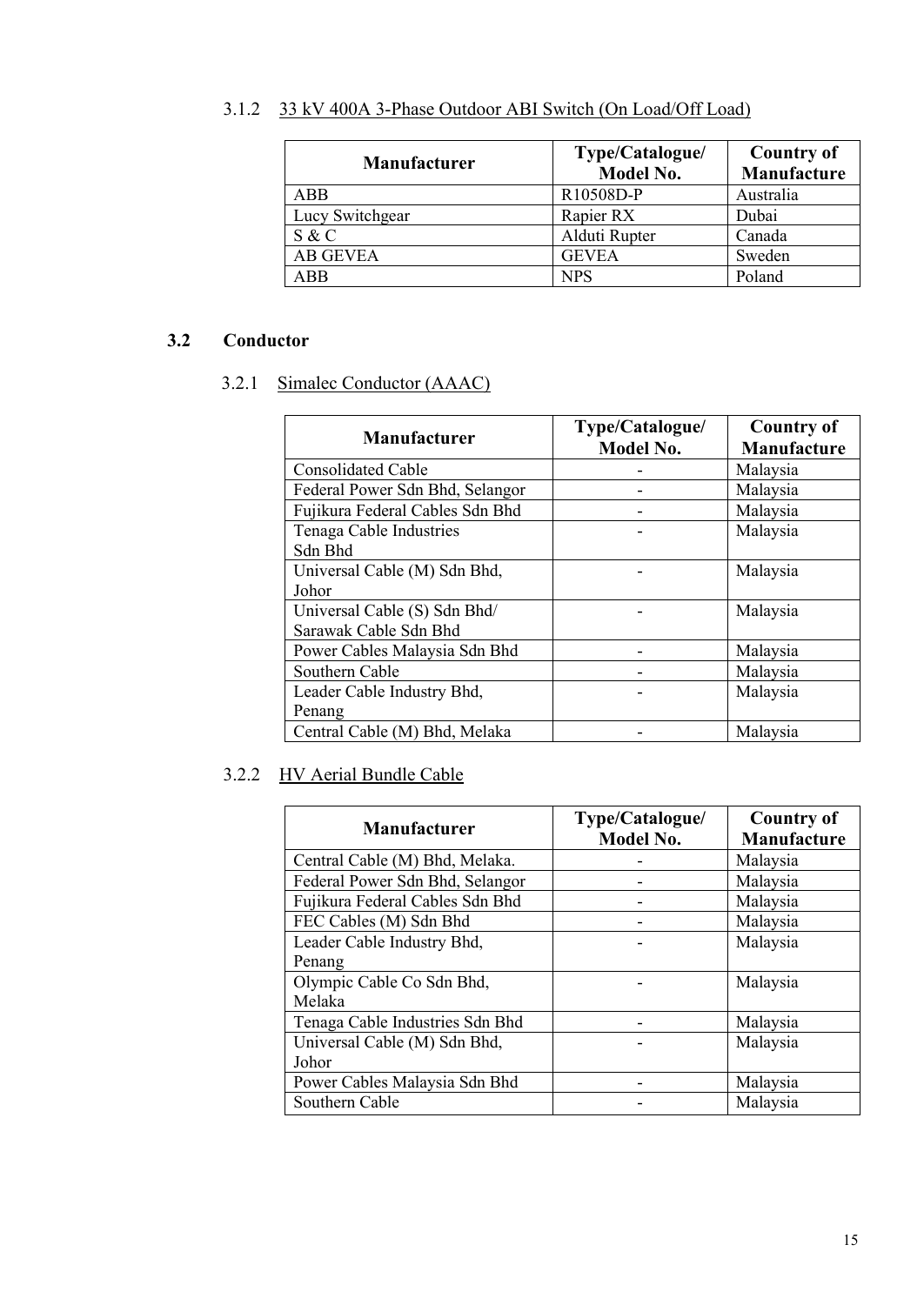### <span id="page-15-0"></span>3.2.3 LV Aerial Bundled Cable

| <b>Manufacturer</b>             | Type/Catalogue/<br><b>Model No.</b> | <b>Country of</b><br>Manufacture |
|---------------------------------|-------------------------------------|----------------------------------|
| Central Cable (M) Bhd, Melaka.  |                                     | Malaysia                         |
| Federal Power Sdn Bhd, Selangor |                                     | Malaysia                         |
| Fujikura Federal Cables Sdn Bhd |                                     | Malaysia                         |
| FEC Cables (M) Sdn Bhd          |                                     | Malaysia                         |
| Leader Cable Industry Bhd,      |                                     | Malaysia                         |
| Penang                          |                                     |                                  |
| Olympic Cable Co Sdn Bhd,       |                                     | Malaysia                         |
| Melaka                          |                                     |                                  |
| Tenaga Cable Industries Sdn Bhd |                                     | Malaysia                         |
| Universal Cable (M) Sdn Bhd,    |                                     | Malaysia                         |
| Johor                           |                                     |                                  |
| Power Cables Malaysia Sdn Bhd   |                                     | Malaysia                         |
| Southern Cable                  |                                     | Malaysia                         |
| Master Tec Wire & Cable Sdn Bhd |                                     | Malaysia                         |
| Hi-Essence Cable Sdn. Bhd.      |                                     | Malaysia                         |

### <span id="page-15-1"></span>3.2.4 LV PVC Covered Aluminium Conductor

| <b>Manufacturer</b>             | Type/Catalogue/<br>Model No. | <b>Country of</b><br>Manufacture |
|---------------------------------|------------------------------|----------------------------------|
| Universal Cable (M) Sdn Bhd,    |                              | Malaysia                         |
| Johor                           |                              |                                  |
| Universal Cable (S) Sdn Bhd/    |                              | Malaysia                         |
| Sarawak Cable Sdn Bhd           |                              |                                  |
| Leader Cable Industry Sdn Bhd,  |                              | Malaysia                         |
| Penang                          |                              |                                  |
| Olympic Cable Co Sdn Bhd,       |                              | Malaysia                         |
| Melaka                          |                              |                                  |
| Tai Sin Electric Cables (M)     |                              | Malaysia                         |
| Sdn Bhd                         |                              |                                  |
| Power Cables Malaysia Sdn Bhd   |                              | Malaysia                         |
| Southern Cable                  |                              | Malaysia                         |
| Master Tec Wire & Cable Sdn Bhd |                              | Malaysia                         |
| Hi-Essence Cable Sdn. Bhd.      |                              | Malaysia                         |

### <span id="page-15-3"></span><span id="page-15-2"></span>**3.3 EDO or ABFI**

### 3.3.1 11 kV ABFI 100A 150 MVA with Arc Shortening Rod

| <b>Manufacturer</b>             | Type/Catalogue/<br>Model No. | <b>Country of</b><br>Manufacture |
|---------------------------------|------------------------------|----------------------------------|
| ABB                             | Series V,                    | Australia                        |
|                                 | P/No.7502523                 |                                  |
| ABB                             | ICX 27 kV                    | USA/China                        |
|                                 | Interchangeable              |                                  |
| Joongwon Electric Corp.         | J&W 80442                    | Korea                            |
| S&C Electric Company            | Type XS                      | U.S.A./China                     |
| Gunkul Engineering Public       | FC2710012                    | Thailand                         |
| Company Limited                 |                              |                                  |
| Cooper Electronics Technologies | L9CAP1A                      | China                            |
| (Shanghai) Co. Ltd              |                              |                                  |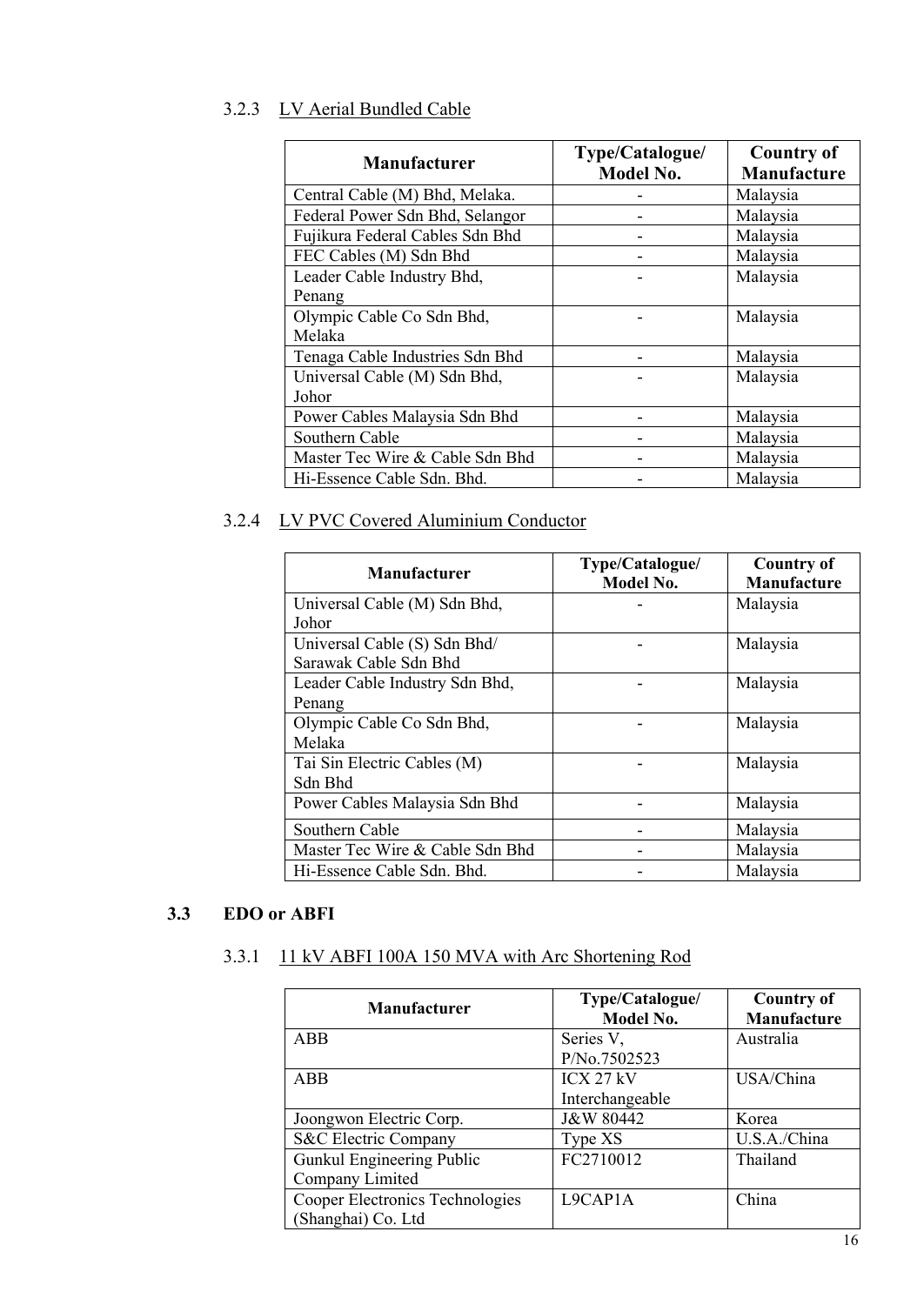| <b>Manufacturer</b>             | Type/Catalogue/<br><b>Model No.</b> | <b>Country of</b><br>Manufacture |
|---------------------------------|-------------------------------------|----------------------------------|
| <b>ABB</b>                      | Series V,                           | Australia                        |
|                                 | P/No.7502520                        |                                  |
| ABB                             | ICX 38 kV                           | USA/China                        |
|                                 | Interchangeable                     |                                  |
| Joongwon Electric Corporation   | J&W 80445                           | Korea                            |
| S&C Electric Company            | Type XS                             | U.S.A./China                     |
| Gunkul Engineering Public       | FC3810010                           | Thailand                         |
| Company Limited                 |                                     |                                  |
| Cooper Electronics Technologies | L9EAP1A                             | China                            |
| (Shanghai) Co. Ltd              |                                     |                                  |

### <span id="page-16-0"></span>3.3.2 33 kV ABFI 100A 150 MVA with Arc Shortening Rod

#### <span id="page-16-2"></span><span id="page-16-1"></span>**3.4 Insulator**

### 3.4.1 11 kV Pin Insulator, Brown, Glazed

| <b>Manufacturer</b>                                                                                                                    | Type/Catalogue/<br><b>Model No.</b> | <b>Country of</b><br>Manufacture |
|----------------------------------------------------------------------------------------------------------------------------------------|-------------------------------------|----------------------------------|
| <b>NGK</b>                                                                                                                             | HRAA-168N                           | Japan                            |
| $(1)$ Shandong-Zibo                                                                                                                    | DK10023                             | China                            |
| $(2)$ TE Connectivity                                                                                                                  |                                     | China                            |
| (3) Dalian Insulator (Fujian) Co. Ltd                                                                                                  | DK10023                             | China                            |
| $(1)(2)(3)$ Note:<br>Tracking number (TP No.) is required before production and each batch<br>of insulators shall be subjected to FAT. |                                     |                                  |

### <span id="page-16-3"></span>3.4.2 33 kV Pin Insulator, Brown, Glazed

| <b>Manufacturer</b>                                                                                                                    | Type/Catalogue/<br><b>Model No.</b> | <b>Country of</b><br>Manufacture |
|----------------------------------------------------------------------------------------------------------------------------------------|-------------------------------------|----------------------------------|
| NGK                                                                                                                                    | HRAA-302Q                           | Japan                            |
| $(1)$ Shandong-Zibo                                                                                                                    | DK10025                             | China                            |
| $(2)$ TE Connectivity                                                                                                                  |                                     | China                            |
| $^{(3)}$ Dalian Insulator (Fujian) Co. Ltd                                                                                             | DK10025                             | China                            |
| $(1)(2)(3)$ Note:<br>Tracking number (TP No.) is required before production and each batch<br>of insulators shall be subjected to FAT. |                                     |                                  |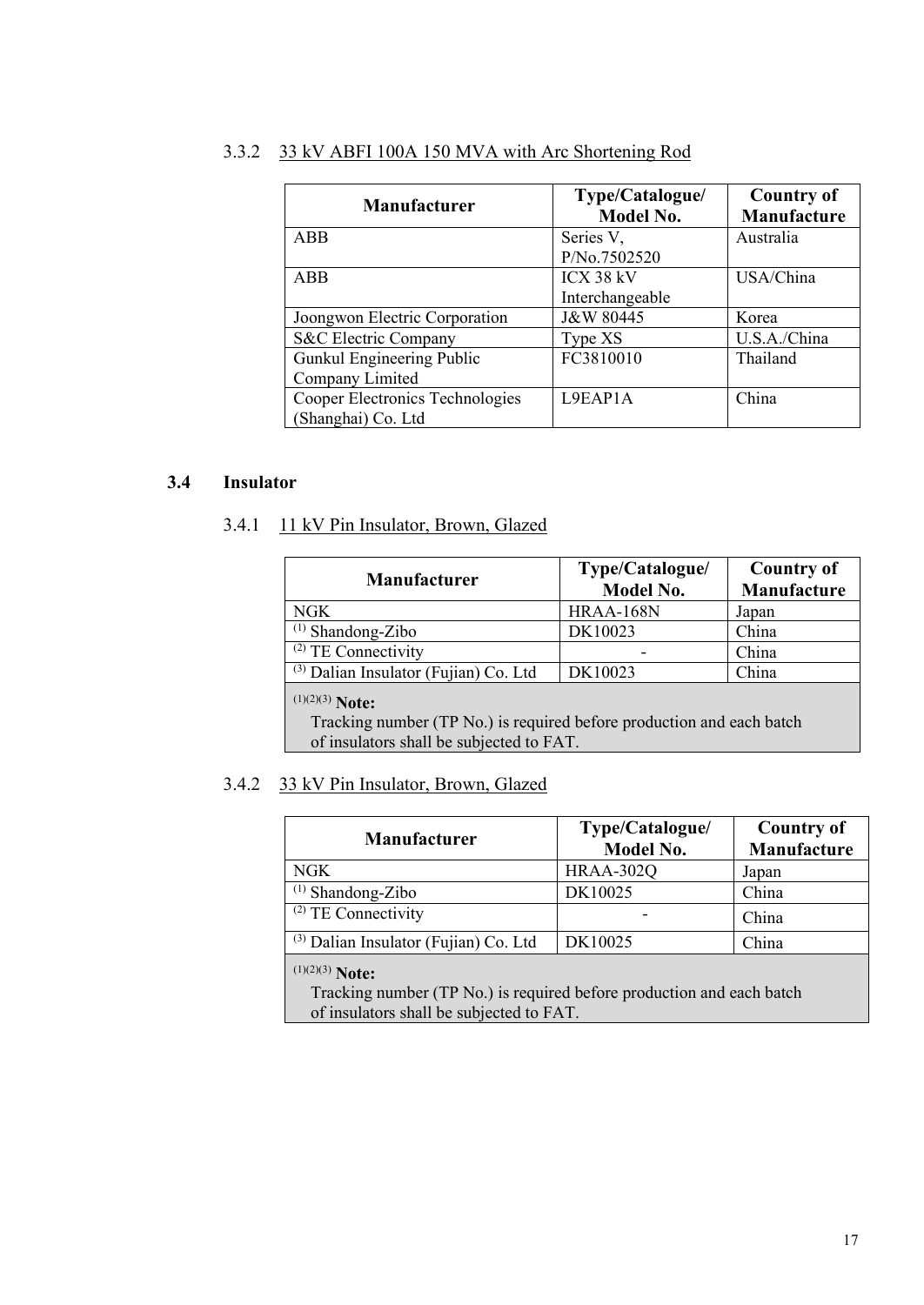### <span id="page-17-0"></span>3.4.3 Shackle/Spool Insulator

| <b>Manufacturer</b>                     | Type/Catalogue/<br><b>Model No.</b> | <b>Country of</b><br>Manufacture |
|-----------------------------------------|-------------------------------------|----------------------------------|
| Dalian Ceramic Technic Co Ltd           | <b>CTC</b>                          | China                            |
| Shandong Zibo                           |                                     | China                            |
| TE Connectivity                         |                                     | China                            |
| <b>Fujian Hoshing Proper Electrical</b> |                                     | China                            |
| Porcelain Co Ltd                        |                                     |                                  |
| <b>Bonle Minging</b>                    |                                     | China                            |

### <span id="page-17-1"></span>3.4.4 Suspension Insulator

| <b>Manufacturer</b>                                                                                               | Type/Catalogue/<br><b>Model No.</b> | <b>Country of</b><br><b>Manufacture</b> |
|-------------------------------------------------------------------------------------------------------------------|-------------------------------------|-----------------------------------------|
| <sup>(1)</sup> Dalian Porcelain Insulator<br>Works                                                                | $XP-70(52-3)$                       | China                                   |
| NGK.                                                                                                              | Cat.No.CA-515BB                     | Japan                                   |
| NGK                                                                                                               | Cat.No.CA-515BB &<br>CA-515B7       | China                                   |
| $(2)$ Shandong Zibo                                                                                               | $XP-70(52-3)$                       | China                                   |
| $(3)$ TE Connectivity                                                                                             |                                     | China                                   |
| <sup>(4)</sup> Suzhou Porcelain Insulator<br>Works Co Ltd                                                         |                                     | China                                   |
| $(5)$ Dalian Insulator (Fujian) Co. Ltd                                                                           | $XP-70$                             | China                                   |
| $(1)(2)(3)(4)(5)$ Note:                                                                                           |                                     |                                         |
| Tracking number (TP No.) is required before production and each batch<br>of insulators shall be subjected to FAT. |                                     |                                         |

### <span id="page-17-2"></span>3.4.5 Stay Insulator

| <b>Manufacturer</b>                     | Type/Catalogue/<br>Model No. | <b>Country of</b><br>Manufacture |
|-----------------------------------------|------------------------------|----------------------------------|
| Dalian Insulator Co                     |                              | China                            |
| Dalian Ceramic Technic Co Ltd           |                              | China                            |
| Shandong Zibo                           |                              | China                            |
| TE Connectivity                         |                              | China                            |
| <b>Fujian Hoshing Proper Electrical</b> |                              | China                            |
| Porcelain Co Ltd                        |                              |                                  |
| <b>Bonle Minging</b>                    |                              | China                            |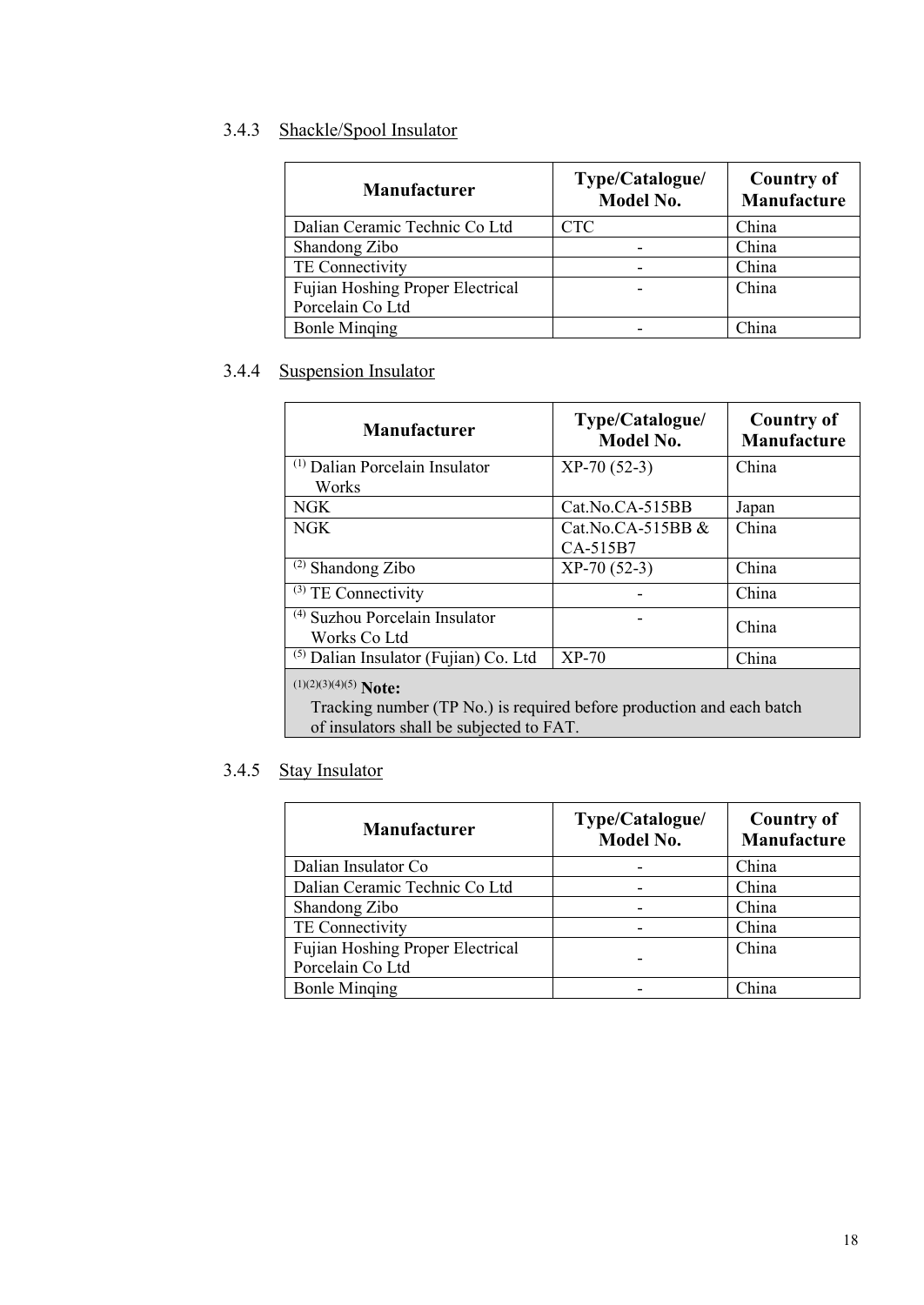### <span id="page-18-0"></span>3.4.6 33 kV Pin Post Insulator (200kV BIL)

| <b>Manufacturer</b>                                                                                                                    | Type/Catalogue/<br><b>Model No.</b> | <b>Country of</b><br>Manufacture |
|----------------------------------------------------------------------------------------------------------------------------------------|-------------------------------------|----------------------------------|
| NGK                                                                                                                                    |                                     | Japan                            |
| $(1)$ Suzhou Porcelain Insulator<br>Works Co. Ltd.                                                                                     |                                     | China                            |
| $(2)$ Dalian Insulator (Fujian) Co. Ltd                                                                                                |                                     | China                            |
| $^{(1)(2)}$ Note:<br>Tracking number (TP No.) is required before production and each batch<br>of insulators shall be subjected to FAT. |                                     |                                  |

### <span id="page-18-2"></span><span id="page-18-1"></span>**3.5 Overhead Connectors**

### 3.5.1 Aluminium PG Clamp

| <b>Manufacturer</b>            | Type/Catalogue/<br><b>Model No.</b> | <b>Country of</b><br>Manufacture |
|--------------------------------|-------------------------------------|----------------------------------|
| Karl Pfisterer Stuttgart       |                                     | Germany                          |
| Max Hellstern GmbH             |                                     | Germany                          |
| Yongjiu Electric Power Fitting |                                     | China                            |
| Co Ltd                         |                                     |                                  |
| <b>SICAME</b>                  |                                     | China                            |

### <span id="page-18-3"></span>3.5.2 Bi-metal PG Clamp

| <b>Manufacturer</b>            | Type/Catalogue/<br><b>Model No.</b> | <b>Country of</b><br>Manufacture |
|--------------------------------|-------------------------------------|----------------------------------|
| Karl Pfisterer Stuttgart       |                                     | Germany                          |
| Max Hellstern GmbH             |                                     | Germany                          |
| Yongjiu Electric Power Fitting |                                     | China                            |
| Co Ltd                         |                                     |                                  |

### <span id="page-18-4"></span>3.5.3 Insulation Piercing Connector

| <b>Manufacturer</b>       | Type/Catalogue/<br><b>Model No.</b> | <b>Country of</b><br>Manufacture |
|---------------------------|-------------------------------------|----------------------------------|
| Karl Pfisterer Stuttgart  |                                     | Germany                          |
| Max Hellstern GmbH (Tyco) |                                     | Germany                          |
| <b>ENSTO</b>              |                                     | Finland                          |
| <b>SICAME</b>             |                                     | France                           |
| Simel (Tyco)              |                                     | France                           |
| Michaud                   |                                     | France                           |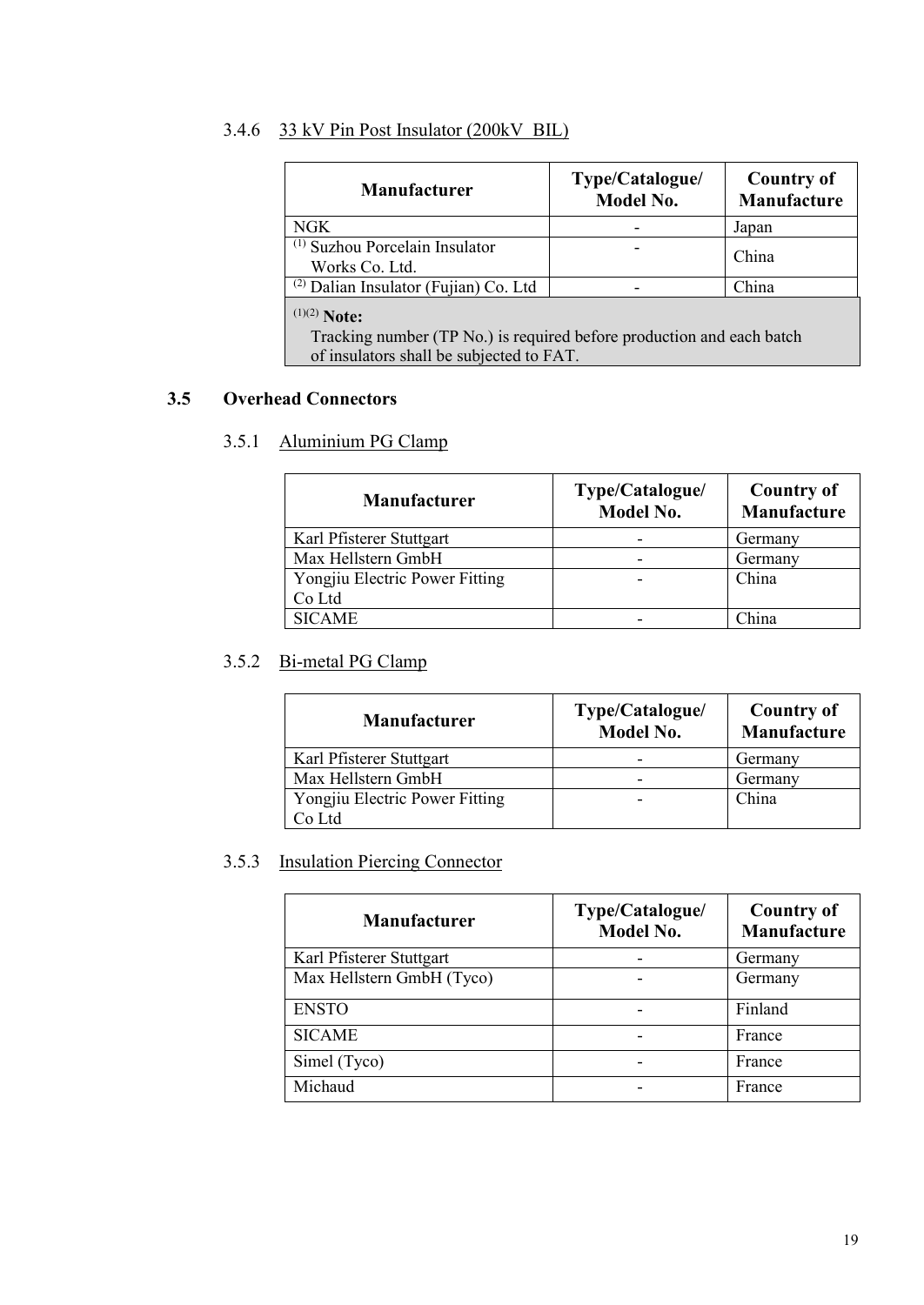### <span id="page-19-0"></span>3.5.4 Insulating Shroud suitable for PG Clamp

| Manufacturer                             | Type/Catalogue/<br><b>Model No.</b> | <b>Country of</b><br>Manufacture |
|------------------------------------------|-------------------------------------|----------------------------------|
| Karl Pfisterer Stuttgart                 | SP8 (Model 499-999-<br><b>200</b> ) | Germany                          |
| <b>ENSTO</b>                             | SP 16                               | Finland                          |
| Wenhong Plastic Industry Sdn Bhd         |                                     | Malaysia                         |
| Yongjiu Electric Power Fitting<br>Co Ltd |                                     | China                            |

### <span id="page-19-2"></span><span id="page-19-1"></span>**3.6 Poles**

3.6.1 Concrete Pole

| <b>Manufacturer</b>              | Type/Catalogue/<br><b>Model No.</b> | <b>Country of</b><br>Manufacture |
|----------------------------------|-------------------------------------|----------------------------------|
| <b>PMW</b> Concrete Industries   |                                     | Malaysia                         |
| Sdn Bhd, Perak                   |                                     |                                  |
| Smart Crete Sdn Bhd, Sarawak     |                                     | Malaysia                         |
| Binaan Desjaya Sdn Bhd           | For LV 9 meter pole                 | Malaysia                         |
|                                  | only                                |                                  |
| PMW Industries (Sarawak) Sdn Bhd |                                     | Malaysia                         |

### <span id="page-19-3"></span>3.6.2 Steel Poles

| <b>Manufacturer</b>               | Type/Catalogue/<br><b>Model No.</b> | <b>Country of</b><br>Manufacture |
|-----------------------------------|-------------------------------------|----------------------------------|
| Sarwaja Timur Sdn Bhd             |                                     | Malaysia                         |
| <b>KKB</b> Engineering Bhd        |                                     | Malaysia                         |
| Segenting Bersatu Sdn Bhd         |                                     | Malaysia                         |
| Yixing Futao Metal Structure Unit |                                     | China                            |
| Co Ltd                            |                                     |                                  |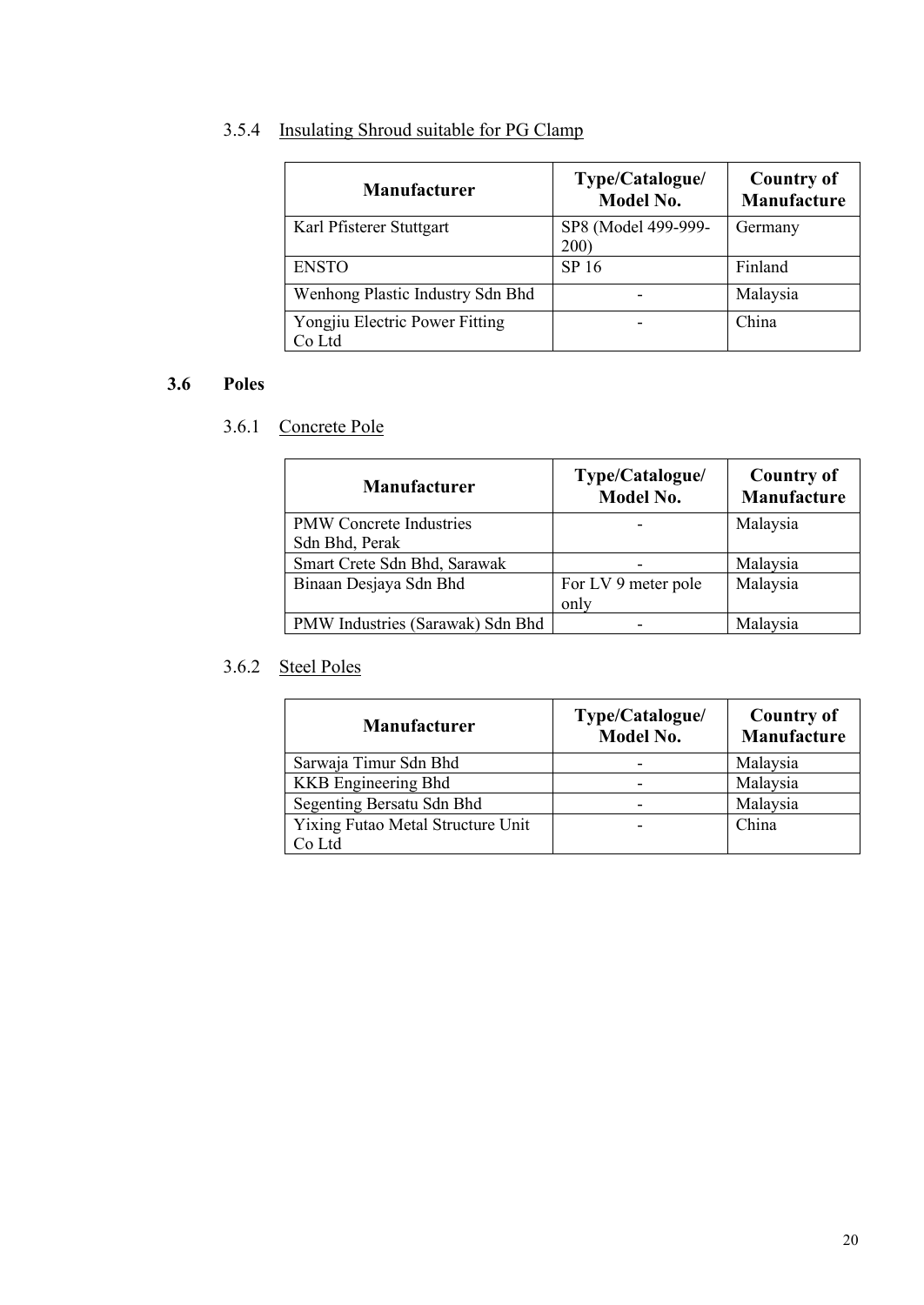### <span id="page-20-1"></span><span id="page-20-0"></span>**3.7 Street Lighting and Accessories**

### 3.7.1 SON Ballast, 70W

| <b>Manufacturer</b>         | Type/Catalogue/<br><b>Model No.</b> | <b>Country of</b><br>Manufacture |
|-----------------------------|-------------------------------------|----------------------------------|
| Philips (M)                 | BSN 70W                             | Malaysia                         |
| SE Everlast Sdn Bhd         | SONLL 70W<br>(LL-Low Loss)          | Malaysia                         |
| <b>SOLEX</b>                | <b>DLS</b> 70                       | Malaysia                         |
| Nikkon                      | HPS 70W                             | Malaysia                         |
| Amat Sinar Sdn Bhd          | ASL 70S                             | Malaysia                         |
| Tridonic                    | <b>OGLIS 70W</b>                    | South Africa                     |
| <b>ATCO</b>                 |                                     | Australia                        |
| <b>REFAS</b>                | RB70HS4A-P                          | Malaysia                         |
| ELT <sub></sub>             | VSI 7/22 3TG                        | Spain                            |
| Muarlite Industries Sdn Bhd | $MLSL$ (B) 70W                      | Malaysia                         |

### <span id="page-20-2"></span>3.7.2 SON Ballast, 100W

| <b>Manufacturer</b>         | Type/Catalogue/<br><b>Model No.</b> | <b>Country of</b><br>Manufacture |
|-----------------------------|-------------------------------------|----------------------------------|
| Nikkon                      | HPS/MH 100W                         | Malaysia                         |
| Amat Sinar Sdn Bhd          | <b>ASL 100S</b>                     | Malaysia                         |
| ELT.                        | VSI 10/22-3T-G                      | Spain                            |
| <b>REFAS</b>                | RB100HS4A-PF                        | Malaysia                         |
| Muarlite Industries Sdn Bhd | SURIA 100W                          | Malaysia                         |

### <span id="page-20-3"></span>3.7.3 SON Ballast, 150W

| <b>Manufacturer</b>         | Type/Catalogue/<br><b>Model No.</b> | <b>Country of</b><br><b>Manufacture</b> |
|-----------------------------|-------------------------------------|-----------------------------------------|
| SE Everlast Sdn Bhd         | SONLL 150W                          | Malaysia                                |
|                             | (LL-Low Loss)                       |                                         |
| <b>SOLEX</b>                | <b>DLS 150</b>                      | Malaysia                                |
| <b>ATCO</b>                 | OSM 150.00                          | Australia                               |
| Nikkon                      | <b>HPS 150W</b>                     | Malaysia                                |
| Philip $(M)$                | <b>BSN 150W</b>                     | Malaysia                                |
| Amat Sinar Sdn Bhd          | <b>ASL 150S</b>                     | Malaysia                                |
| Tridonic                    | OGLIS 150W                          | South Africa                            |
| <b>REFAS</b>                | RB150HS4A-P                         | Malaysia                                |
| <b>ELT</b>                  | <b>VSI 15 3TG SC</b>                | Spain                                   |
| Muarlite Industries Sdn Bhd | $MLSL$ (B) 150W                     | Malaysia                                |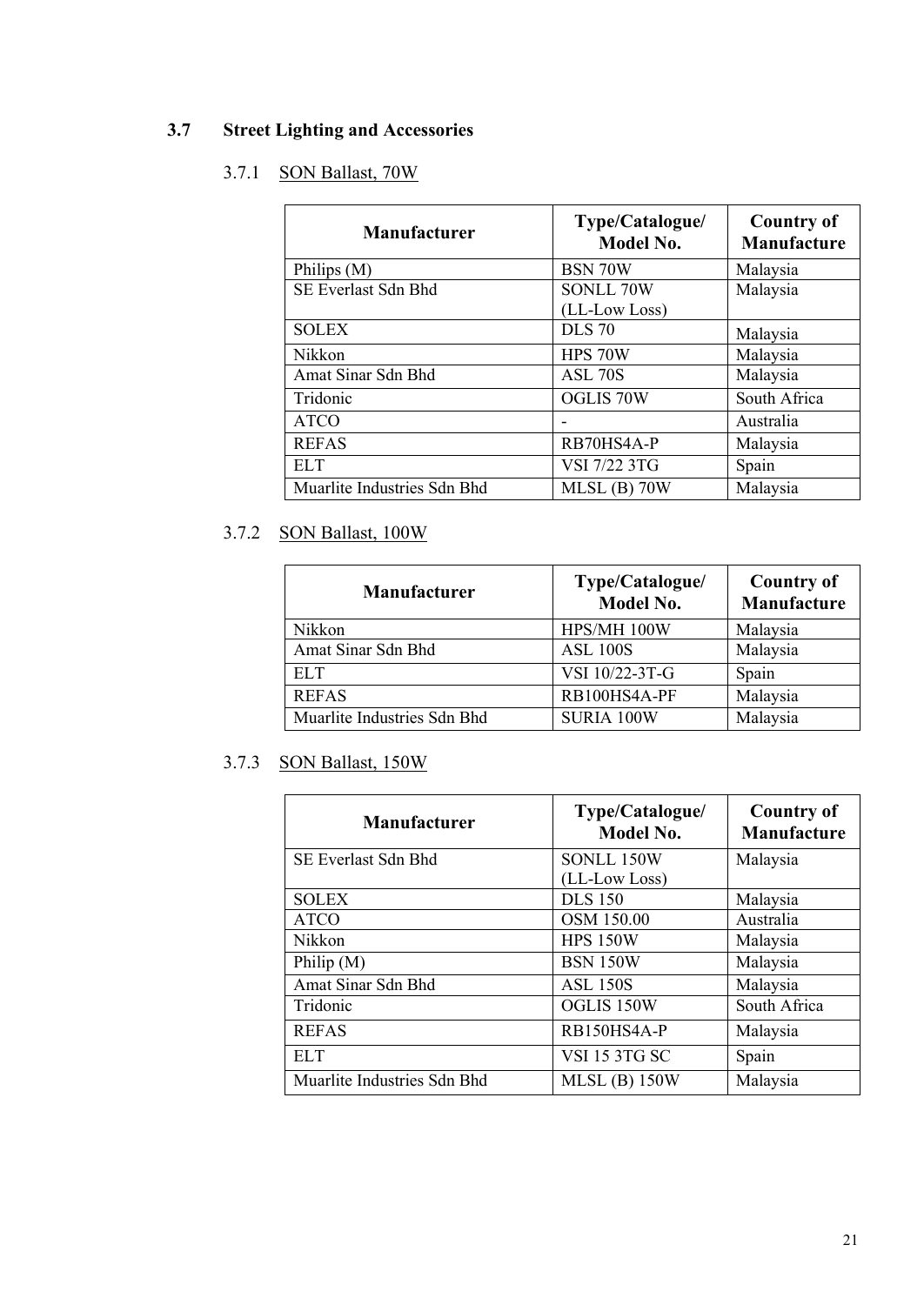### <span id="page-21-0"></span>3.7.4 SON Ballast, 250W

| <b>Manufacturer</b>         | Type/Catalogue/<br><b>Model No.</b> | <b>Country of</b><br>Manufacture |
|-----------------------------|-------------------------------------|----------------------------------|
| Philip $(M)$                | <b>BSN 250W</b>                     | Malaysia                         |
| SE Everlast Sdn Bhd         | SONLL 250W                          | Malaysia                         |
|                             | (LL-Low Loss)                       |                                  |
| <b>SOLEX</b>                | <b>DLS 250</b>                      | Malaysia                         |
| Nikkon                      | <b>HPS 250W</b>                     | Malaysia                         |
| Amat Sinar Sdn Bhd          | <b>ASL 250S</b>                     | Malaysia                         |
| Tridonic                    | OGLIS 250W                          | South Africa                     |
| <b>ATCO</b>                 | OG250                               | Australia                        |
| <b>REFAS</b>                | RB250HS4A-P                         | Malaysia                         |
| <b>ELT</b>                  | VSI 25/22 3TG                       | Spain                            |
| Muarlite Industries Sdn Bhd | <b>SURIA 250W</b>                   | Malaysia                         |

### <span id="page-21-1"></span>3.7.5 SON Lamp, 70W with Built-in Ignitor

| <b>Manufacturer</b> | Type/Catalogue/<br><b>Model No.</b> | Country of<br>Manufacture |
|---------------------|-------------------------------------|---------------------------|
| <b>OSRAM</b>        | NAV-E 70W/I                         | Germany                   |
| PHILIPS             | SON-E 70W/I                         | China                     |
| EYE Iwasaki         | <b>NH 70F/I</b>                     | Japan                     |

### <span id="page-21-2"></span>3.7.6 SON Lamp, 150W

| <b>Manufacturer</b> | Type/Catalogue/<br>Model No. | <b>Country of</b><br>Manufacture |
|---------------------|------------------------------|----------------------------------|
| OSRAM               | <b>NAV-T150W</b>             | Germany                          |
| <b>OSRAM</b>        | <b>NAV-T150W</b>             | China                            |
| PHILIPS             | <b>SON-T150W</b>             | China                            |
| EYE Iwasaki         | <b>NHT 150</b>               | Japan                            |

### <span id="page-21-3"></span>3.7.7 SON Lamp, 250W

| <b>Manufacturer</b> | Type/Catalogue/<br><b>Model No.</b> | <b>Country of</b><br>Manufacture |
|---------------------|-------------------------------------|----------------------------------|
| <b>OSRAM</b>        | <b>NAV-T 250W</b>                   | Germany                          |
| <b>OSRAM</b>        | <b>NAV-T 250W</b>                   | China                            |
| PHILIPS             | <b>SON-T250W</b>                    | China                            |
| EYE Iwasaki         | <b>NHT 250</b>                      | Japan                            |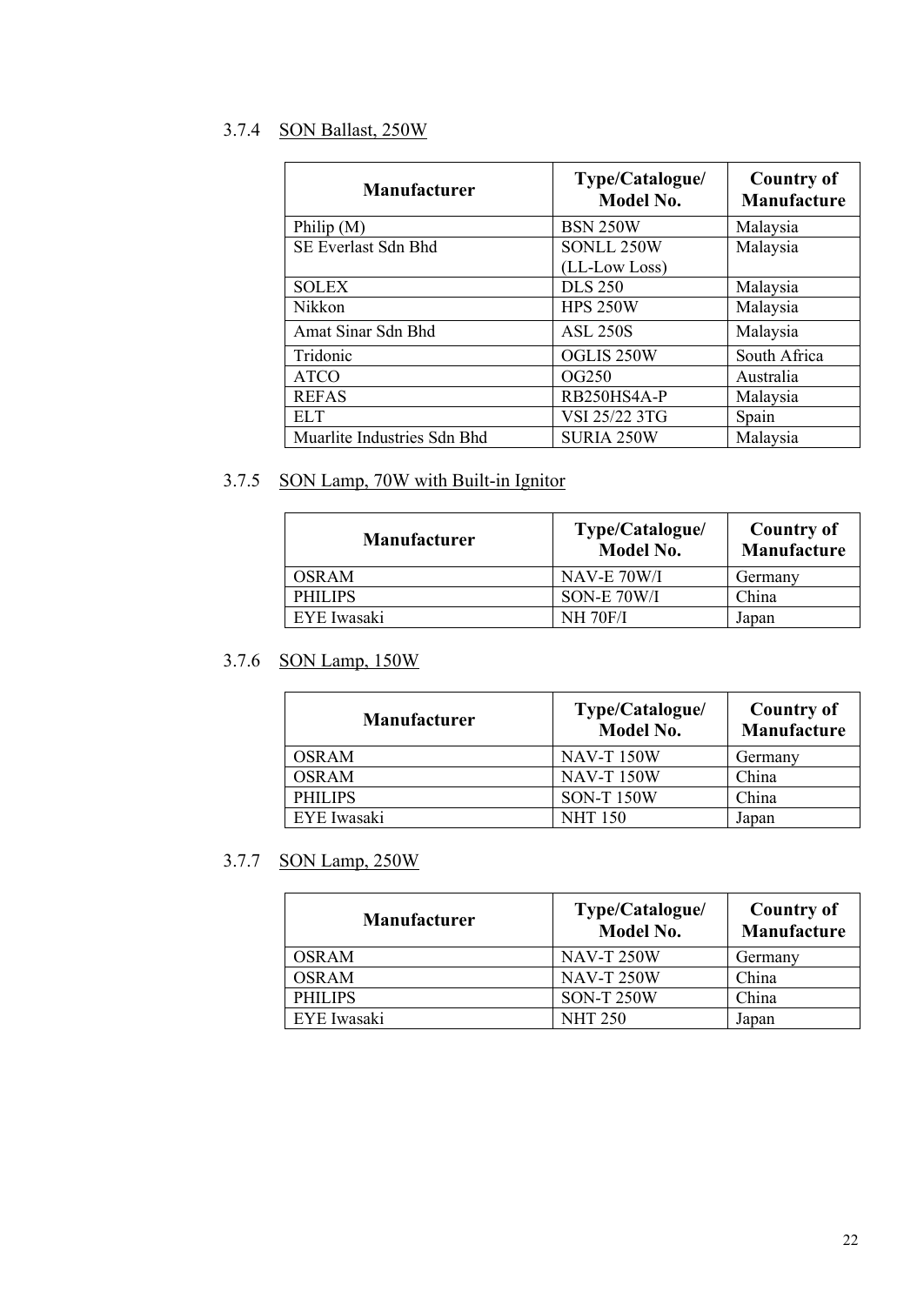### <span id="page-22-0"></span>3.7.8 SON Ignitor

| Manufacturer                | Type/Catalogue/<br>Model No. | <b>Country of</b><br>Manufacture |
|-----------------------------|------------------------------|----------------------------------|
| Amat Sinar Sdn Bhd          | S1-2P/ASL SI-SP              | Malaysia                         |
| <b>BAG Turgi Electronic</b> | Type N1 400NE                | Switzerland                      |
| <b>EVERLAST</b>             | SN1540C-T 70-400W            | Malaysia                         |
| <b>PHILIPS</b>              | SU-70400L                    | Belgium                          |
| <b>THORN</b>                | ZRM4 5ES/B2-02               | Australia                        |
| REFAS by EITA Tech          | $FCD-G400t2$                 | Malaysia                         |
| <b>NIKKON</b>               | SP9008T                      | Malaysia                         |
| <b>ELT</b>                  | <b>AVS 400D</b>              | Spain                            |
| Muarlite Industries Sdn Bhd | MIG 14 (100-400W)            | Malaysia                         |

### <span id="page-22-1"></span>3.7.9 SON Lantern, 70W

| <b>Manufacturer</b>              | Type/Catalogue/<br><b>Model No.</b> | <b>Country of</b><br>Manufacture |
|----------------------------------|-------------------------------------|----------------------------------|
| Amat Sinar Sdn Bhd               | ASL AL 70W<br><b>ASL-C20 70W</b>    | Malaysia                         |
| <b>SCHREDER</b>                  | Z1                                  | Malaysia                         |
| <b>NIKKON</b>                    | S419-150/70W                        | Malaysia                         |
| Primelux Energy Sdn Bhd          | CS5                                 | Malaysia                         |
| Muarlite Industries Sdn Bhd      | <b>MIL 7-70W</b>                    | Malaysia                         |
| Gruppe Lighting Solution Sdn Bhd | Arro1                               | Malaysia                         |

### <span id="page-22-2"></span>3.7.10 SON Lantern, 100W

| <b>Manufacturer</b>              | Type/Catalogue/<br><b>Model No.</b> | <b>Country of</b><br>Manufacture |
|----------------------------------|-------------------------------------|----------------------------------|
| Amat Sinar Sdn Bhd               | <b>ASL-C22 100W</b>                 | Malaysia                         |
| <b>SCHREDER</b>                  | 71                                  | Malaysia                         |
| <b>NIKKON</b>                    | S419-150/100W                       | Malaysia                         |
| Muarlite Industries Sdn Bhd      | <b>MIL 10-100W</b>                  | Malaysia                         |
| Gruppe Lighting Solution Sdn Bhd | Arro1                               | Malaysia                         |

### <span id="page-22-3"></span>3.7.11 SON Lantern, 150W

| <b>Manufacturer</b>               | Type/Catalogue/<br><b>Model No.</b> | <b>Country of</b><br>Manufacture |
|-----------------------------------|-------------------------------------|----------------------------------|
| Amat Sinar Sdn Bhd                | ASL AL 150W                         | Malaysia                         |
|                                   | ASL-C22-150W                        |                                  |
|                                   | ASL-C20 150W                        |                                  |
| <b>SCHREDER</b>                   | Z <sub>2</sub>                      | Malaysia                         |
| <b>NIKKON</b>                     | S419-150W                           | Malaysia                         |
| $^{(1)}$ THORN Lighting (Tianjin) | Alpha 2000 (150W)                   | China                            |
| Co Ltd                            |                                     |                                  |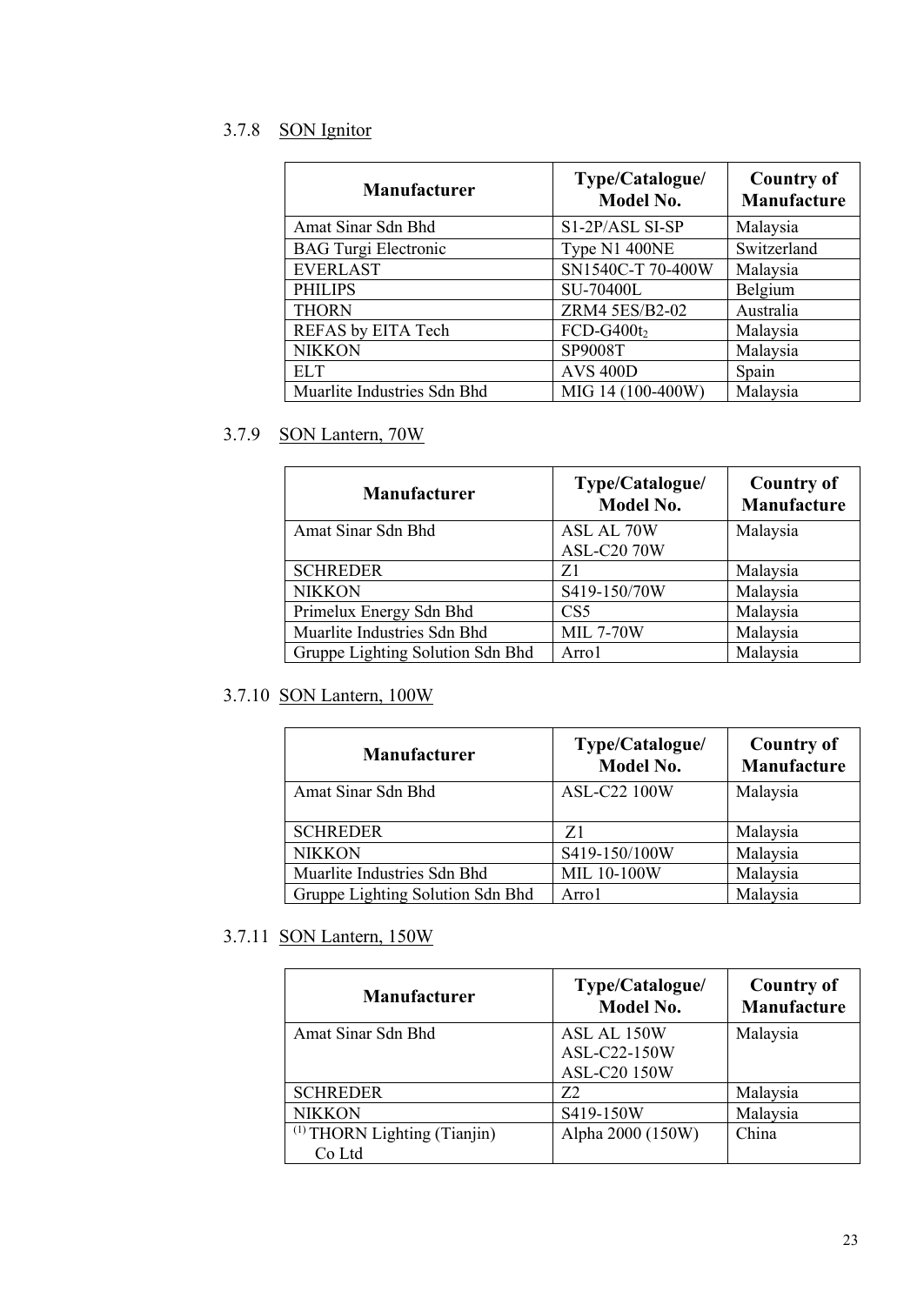| $(1)$ Note:<br>The THORN Street Lighting Lantern shall incorporate a detachable point<br>for unplugging and a set of appropriate control fuse for maintenance and |                    |          |
|-------------------------------------------------------------------------------------------------------------------------------------------------------------------|--------------------|----------|
| safety purposes.                                                                                                                                                  |                    |          |
| Philips                                                                                                                                                           | Smartway           | Malaysia |
| Primelux Energy Sdn Bhd                                                                                                                                           | CS <sub>7</sub>    | Malaysia |
| Muarlite Industries Sdn Bhd                                                                                                                                       | <b>MIL 15-150W</b> | Malaysia |
| Oversea Lighting $&$ Electric (M)<br>Sdn Bhd                                                                                                                      | <b>BMS-80 150W</b> | Malaysia |
| Gruppe Lighting Solution Sdn Bhd                                                                                                                                  | Arro1              | Malaysia |

### <span id="page-23-0"></span>3.7.12 SON Lantern, 250W

| Manufacturer                                                                                                                                                                          | Type/Catalogue/<br><b>Model No.</b> | <b>Country of</b><br><b>Manufacture</b> |
|---------------------------------------------------------------------------------------------------------------------------------------------------------------------------------------|-------------------------------------|-----------------------------------------|
| Amat Sinar Sdn Bhd                                                                                                                                                                    | ASL AL 250W<br>ASL-C21-250W         | Malaysia                                |
|                                                                                                                                                                                       | <b>ASL-C34 250W</b>                 |                                         |
| <b>SCHREDER</b>                                                                                                                                                                       | Z2                                  | Malaysia                                |
| <b>NIKKON</b>                                                                                                                                                                         | S419-250W                           | Malaysia                                |
| $^{(1)}$ THORN Lighting (Tianjin)                                                                                                                                                     | Alpha 2000 (250W)                   | China                                   |
| Co Ltd                                                                                                                                                                                |                                     |                                         |
| $(1)$ Note:<br>The THORN Street Lighting Lantern shall incorporate a detachable point<br>for unplugging and a set of appropriate control fuse for maintenance and<br>safety purposes. |                                     |                                         |
| Philips                                                                                                                                                                               | Smartway                            | Malaysia                                |
| Primelux Energy Sdn Bhd                                                                                                                                                               | CYGNUS P2                           | Malaysia                                |
| Muarlite Industries Sdn Bhd                                                                                                                                                           | <b>MAL 16-250W</b>                  | Malaysia                                |
| Oversea Lighting & Electric (M)<br>Sdn Bhd                                                                                                                                            | <b>BMS-80 250W</b>                  | Malaysia                                |
| Gruppe Lighting Solution Sdn Bhd                                                                                                                                                      | Arro1                               | Malaysia                                |

### <span id="page-23-1"></span>3.7.13 Street Lighting Bracket

| Manufacturer                      | Type/Catalogue/<br><b>Model No.</b> | <b>Country of</b><br>Manufacture |
|-----------------------------------|-------------------------------------|----------------------------------|
| GVE Metal Sdn Bhd, Kuching        |                                     | Malaysia                         |
| Sarwaja Timur Sdn Bhd             |                                     | Malaysia                         |
| <b>KKB</b> Engineering Bhd        |                                     | Malaysia                         |
| Segenting Bersatu Sdn Bhd         |                                     | Malaysia                         |
| Yixing Futao Metal Structure Unit |                                     | China                            |
| Co. Ltd                           |                                     |                                  |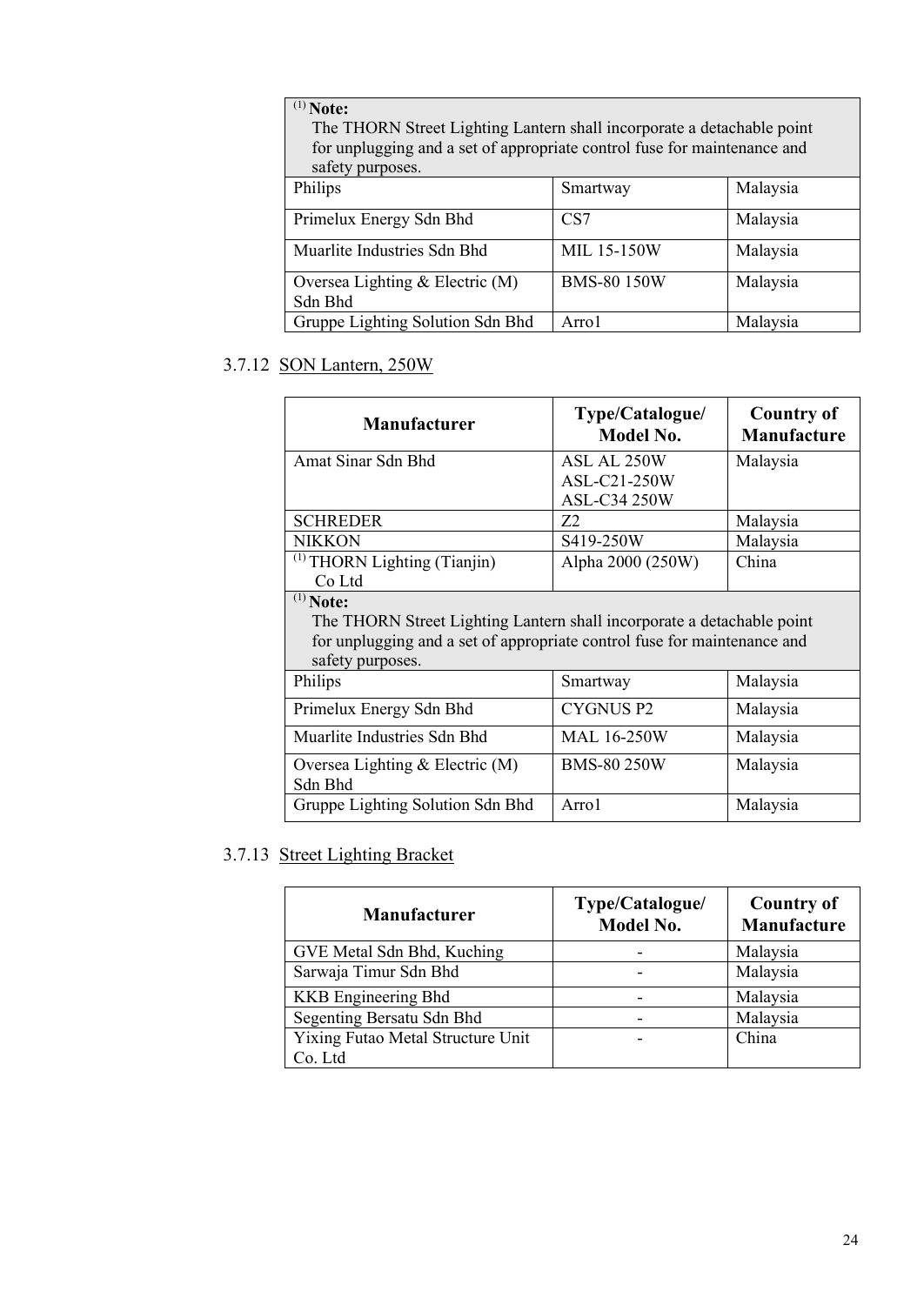### <span id="page-24-0"></span>3.7.14 Street Lighting Column

| <b>Manufacturer</b>               | Type/Catalogue/<br><b>Model No.</b> | <b>Country of</b><br>Manufacture |
|-----------------------------------|-------------------------------------|----------------------------------|
| Sarwaja Timur Sdn Bhd             |                                     | Malaysia                         |
| <b>KKB</b> Engineering Bhd        |                                     | Malaysia                         |
| Lysaght Galvanised Steel Bhd      |                                     | Malaysia                         |
| Galvapole Industries Sdn Bhd      |                                     | Malaysia                         |
| Segenting Bersatu Sdn Bhd         |                                     | Malaysia                         |
| Yixing Futao Metal Structure Unit |                                     | China                            |
| Co. Ltd                           |                                     |                                  |
| Oversea Lighting $&$ Electric (M) |                                     | Malaysia                         |
| Sdn Bhd                           |                                     |                                  |

### <span id="page-24-1"></span>**3.8 Surge or Lightning Arrester**

### 3.8.1 11 kV Lightning Arrester, 12 kV, 10 kA

| <b>Manufacturer</b>         | Type/Catalogue/<br><b>Model No.</b> | <b>Country of</b><br>Manufacture |
|-----------------------------|-------------------------------------|----------------------------------|
| <b>ABB</b>                  |                                     | Switzerland                      |
| Eaton Cooper Power System   |                                     | Mexico                           |
| <b>HUBBEL/OHIO BRASS</b>    |                                     | U.S.A./China<br>(Wuhu)           |
| <b>ISOELECTRIC</b>          |                                     | Italy                            |
| DTR Corporation             |                                     | Korea                            |
| Tridelta                    |                                     | Germany                          |
| Siemens Surge Arresters Ltd | 3EK8 type 120                       | China                            |

### <span id="page-24-2"></span>3.8.2 33 kV Lightning Arrester, 36 kV, 10 kA

| <b>Manufacturer</b>         | Type/Catalogue/<br>Model No. | <b>Country of</b><br>Manufacture |
|-----------------------------|------------------------------|----------------------------------|
| ABB                         |                              | Switzerland                      |
| Eaton Cooper Power System   |                              | Mexico                           |
| HUBBEL/OHIO BRASS           |                              | U.S.A./China                     |
|                             |                              | (Wuhu)                           |
| <b>ISOELECTRIC</b>          |                              | Italy                            |
| DTR Corporation             |                              | Korea                            |
| Tridelta                    |                              | Germany                          |
| Siemens Surge Arresters Ltd | 3EK8 type 360                | China                            |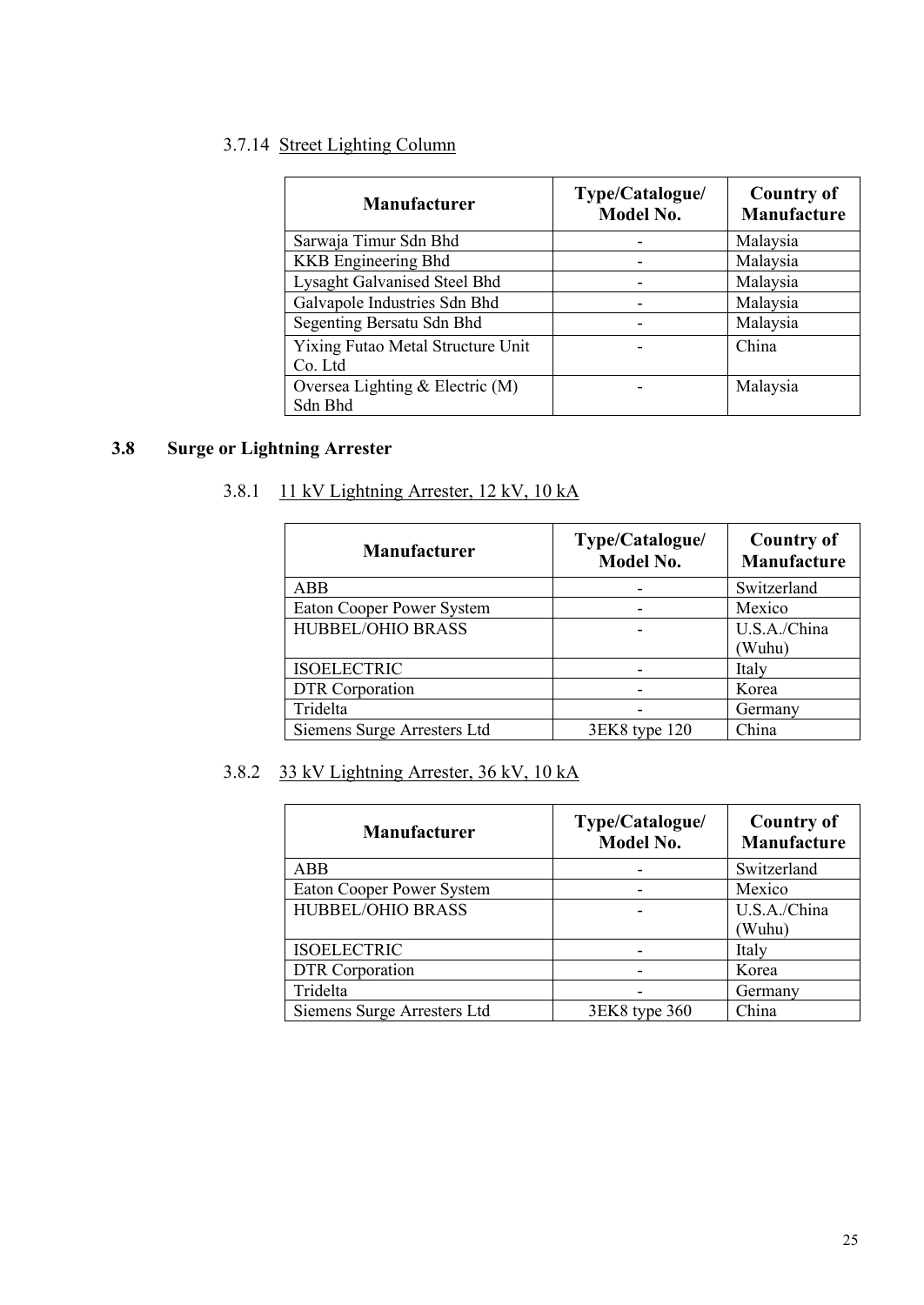### <span id="page-25-1"></span><span id="page-25-0"></span>**3.9 Auto Recloser**

### 3.9.1 Auto Recloser 11 kV

| <b>Manufacturer</b>                           | Type/Catalogue/<br><b>Model No.</b> | <b>Country of</b><br>Manufacture |
|-----------------------------------------------|-------------------------------------|----------------------------------|
| Whipp & Bourne Ltd                            | GVR 15/12                           | U.K.                             |
| <sup>(1)</sup> Schneider Electric Pty Ltd     | N15(12 kV)                          | Australia                        |
| $(1)$ Note:                                   |                                     |                                  |
| Formerly known as Nu-Lec Pty Ltd (Australia). |                                     |                                  |
| Noja Power Switchgear Pty Ltd                 | OSM 15-16-630-110-                  | Australia                        |
|                                               | $200 \text{ c/w RC-10}$             |                                  |
|                                               | controller                          |                                  |
| Cooper Electronics Technologies               | NOVA 15i                            | China                            |
| (Shanghai) Co. Ltd                            |                                     |                                  |
| Entec Electric & Electronic Co. Ltd           | EPR-1 (Recloser) $&$                | Korea                            |
|                                               | EVRC2A-NT                           |                                  |
|                                               | (Controller)                        |                                  |
| Switco & JinKwang Co., Ltd,                   | <b>JK-REC</b>                       | Korea                            |

### <span id="page-25-2"></span>3.9.2 Auto Recloser 33 kV

| <b>Manufacturer</b>                           | Type/Catalogue/<br><b>Model No.</b> | <b>Country of</b><br>Manufacture |
|-----------------------------------------------|-------------------------------------|----------------------------------|
| <sup>(1)</sup> Schneider Electric Pty Ltd     | N38 (38 kV)                         | Australia                        |
| $(1)$ Note:                                   |                                     |                                  |
| Formerly known as Nu-Lec Pty Ltd (Australia). |                                     |                                  |
| Whipp & Bourne Ltd                            | <b>GVR 38/8</b>                     | U.K.                             |
| Noja Power Switchgear Pty Ltd                 | OSM 38-12.5-630 c/w                 | Australia                        |
|                                               | RC-10 controller                    |                                  |
| Cooper Electronics Technologies               | NOVA 38i recloser                   | China                            |
| (Shanghai) Co. Ltd                            | with Form $6$ / FXD                 |                                  |
|                                               | Controller                          |                                  |
| Entec Electric & Electronic Co. Ltd.          | EPR-3 (Recloser) $&$                | Korea                            |
|                                               | EVRC2A-NT                           |                                  |
|                                               | (Controller)                        |                                  |
| Switco & JinKwang Co., Ltd,                   | <b>JK-REC</b>                       | Korea                            |

### <span id="page-25-4"></span><span id="page-25-3"></span>**3.10 Overhead Assemblies**

### 3.10.1 Stay Wire (7/8 SWG)

| <b>Manufacturer</b>                       | Type/Catalogue/<br><b>Model No.</b> | <b>Country of</b><br>Manufacture |
|-------------------------------------------|-------------------------------------|----------------------------------|
| Hangzhou Huixin Metal Product<br>Co. Ltd. |                                     | China                            |
| Southern Wire Sdn Bhd                     |                                     | Malaysia                         |
| Bonisa Resources Sdn Bhd                  |                                     | Malaysia                         |
| Hebei Qitong Metals Products Co.,         |                                     | China                            |
| Ltd.                                      |                                     |                                  |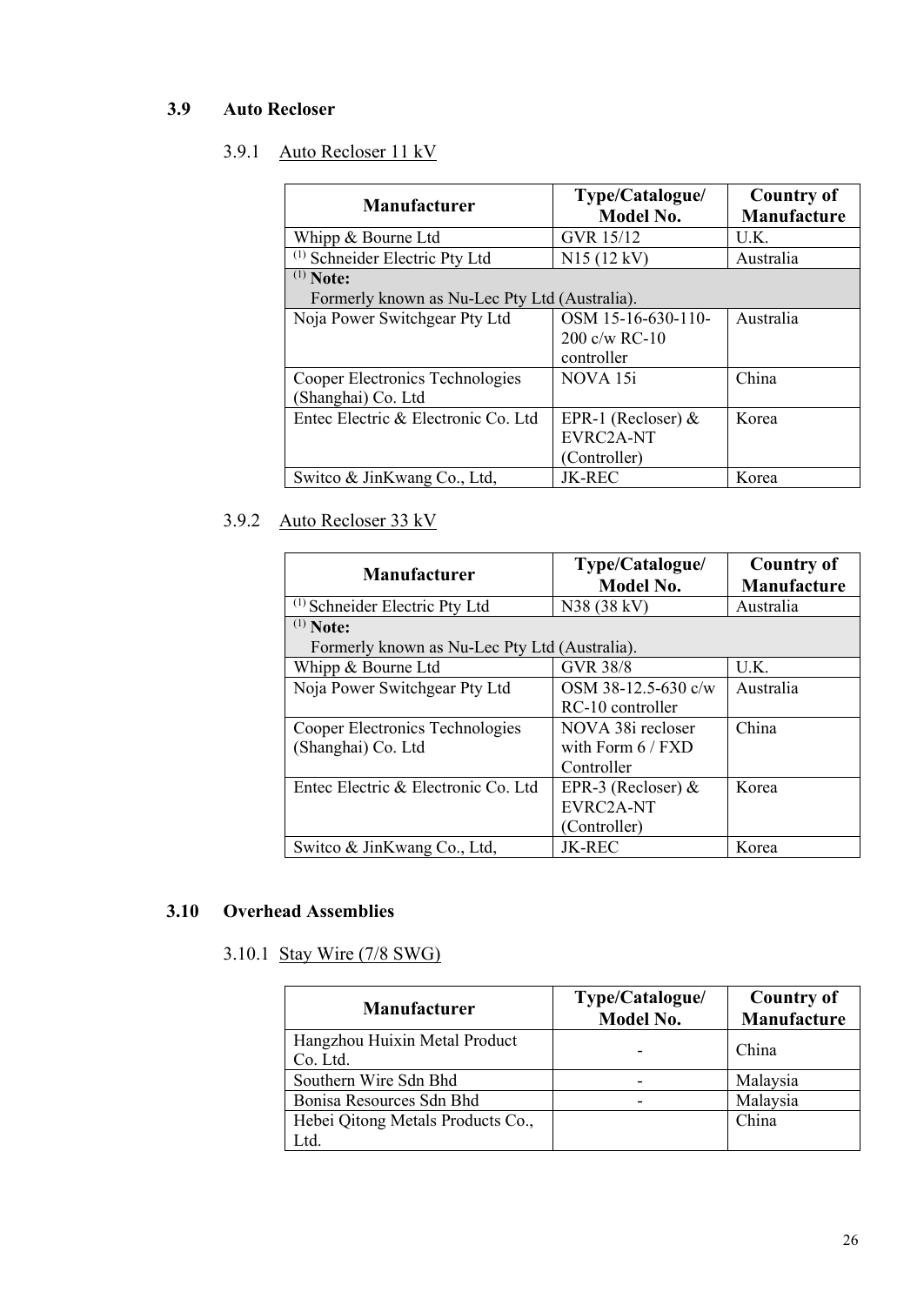### <span id="page-26-1"></span><span id="page-26-0"></span>**4.0 MISCELLANEOUS EQUIPMENT**

### <span id="page-26-2"></span>**4.1 Cable Connectors**

### 4.1.1 Copper Cable Connectors, Crimping Type

| <b>Manufacturer</b>            | Type/Catalogue/<br><b>Model No.</b> | <b>Country of</b><br>Manufacture |
|--------------------------------|-------------------------------------|----------------------------------|
| Conway Terminals Manufacturer  |                                     | Malaysia                         |
| Sdn Bhd                        |                                     |                                  |
| Supreme & Company, West Bengal |                                     | India                            |
| Utilux                         |                                     | Australia                        |
| Cembre                         |                                     | Italy                            |
| Cabac                          |                                     | Australia                        |
| Simel (Tyco)                   |                                     | France                           |
| Yongjiu Electric Power Fitting |                                     | China                            |
| Co Ltd                         |                                     |                                  |

### <span id="page-26-3"></span>4.1.2 Aluminium and Bi-metallic Connectors

| <b>Manufacturer</b>                      | Type/Catalogue/<br><b>Model No.</b> | <b>Country of</b><br>Manufacture |
|------------------------------------------|-------------------------------------|----------------------------------|
| Mosdorfer CCL System Ltd                 |                                     | England                          |
| Utilux                                   |                                     | Australia                        |
| Cembre                                   |                                     | Italy                            |
| Conway Terminals Manufacturer<br>Sdn Bhd |                                     | Malaysia                         |
| Simel (Tyco)                             |                                     | France                           |
| Cabac                                    |                                     | Australia                        |
| Yongjiu Electric Power Fitting<br>Co Ltd |                                     | China                            |

### <span id="page-26-5"></span><span id="page-26-4"></span>**4.2 Pipes**

### 4.2.1 HDPE Pipe

| <b>Manufacturer</b>            | Type/Catalogue/<br><b>Model No.</b> | <b>Country of</b><br>Manufacture |
|--------------------------------|-------------------------------------|----------------------------------|
| Weidasar Sdn Bhd               |                                     | Malaysia                         |
| Resintech Plastics (M) Sdn Bhd |                                     | Malaysia                         |
| Polyflow Pipes Sdn Bhd         |                                     | Malaysia                         |
| Polyflow Teguh Sdn Bhd         |                                     | Malaysia                         |
| Cew Sin Plastic Pipe Sdn Bhd   |                                     | Malaysia                         |
| Dura-Mine Sdn Bhd              |                                     | Malaysia                         |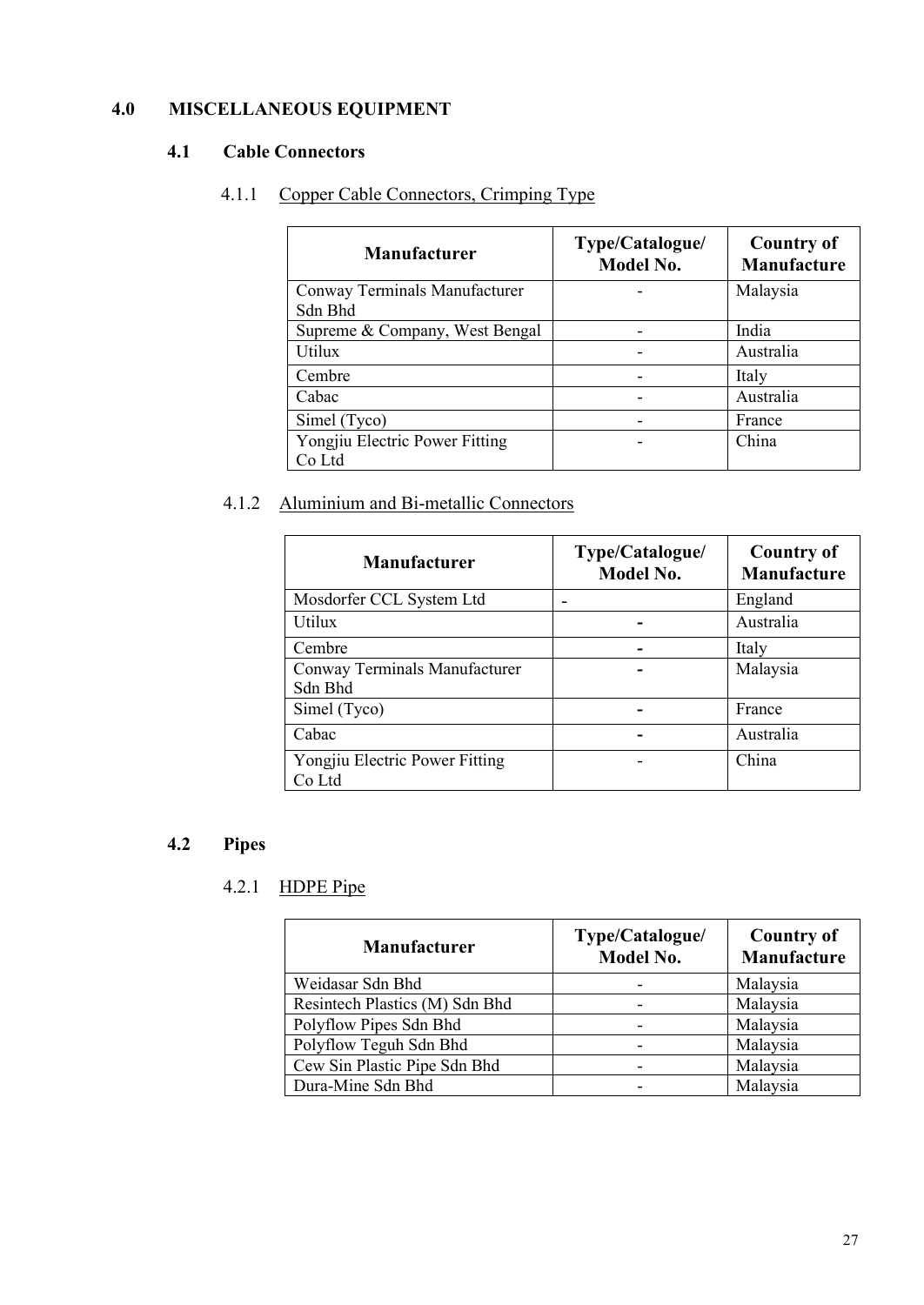### <span id="page-27-1"></span><span id="page-27-0"></span>**4.3 Earthing Accessories**

| <b>Manufacturer</b>                                                         | Type/Catalogue/<br><b>Model No.</b> | <b>Country of</b><br><b>Manufacture</b> |
|-----------------------------------------------------------------------------|-------------------------------------|-----------------------------------------|
| Juan Kuang Electrical Accessories<br>Manufacturer Sdn Bhd                   |                                     | Malaysia                                |
| <sup>(1)</sup> TAIPOLY Industries Sdn Bhd                                   |                                     | Malaysia                                |
| $(1)$ Note:<br>Both ends of the rod shall be threaded with one end tapered. |                                     |                                         |
| <b>ERICO</b>                                                                |                                     | <b>USA</b>                              |
| Furse                                                                       |                                     | <b>USA</b>                              |
| Jinhua City Lightning Protection<br><b>Equipment Manufacturer</b>           |                                     | China                                   |
| <b>LYTECH</b>                                                               |                                     | Singapore                               |
| Lever E&E                                                                   | <b>STB</b>                          | Malaysia                                |
| Raychem RPG Private Limited                                                 | RET-07                              | India                                   |
| <b>AXIS</b> Electrical Components (India)<br>Pvt. Ltd.                      | <b>AXIS-CBR Series</b>              | India                                   |

### 4.3.1 Earthing Rod – 16 mm x 1830 mm  $(5/8" \times 6')$

### <span id="page-27-3"></span><span id="page-27-2"></span>**4.4 Fuses**

### 4.4.1 Single Pole House Service Cutout with/without HRC Fuse

| <b>Manufacturer</b>   | Type/Catalogue/<br><b>Model No.</b> | <b>Country of</b><br><b>Manufacture</b> |
|-----------------------|-------------------------------------|-----------------------------------------|
| Lucy Switchgear       | 2286AL & ME60A HRC                  | U.K.                                    |
|                       | Fuse $(60A)$                        |                                         |
|                       | 2286AK & ME100A                     |                                         |
|                       | HRC Fuse (100A)                     |                                         |
| WT Henley Ltd/SICAME  | Series 7 Type IIa (60A)             | U.K.                                    |
|                       | Series 7 Type IIb (100A)            |                                         |
|                       |                                     |                                         |
| Lucy Switchgear       | MK4 60A & 100A                      | China                                   |
| Cooper Busmann        | 6080SP & 100SP                      | China                                   |
| WT Henley Ltd/ SICAME | Series 7 Type IIa (60A)             | China                                   |
| (or SM-CI)            | Series 7 Type IIb (100A)            |                                         |

### <span id="page-27-4"></span>4.4.2 Fuse link/Cartridge fuse for Service Cut Out

| Manufacturer                  | Type/Catalogue/<br>Model No. | <b>Country of</b><br>Manufacture |
|-------------------------------|------------------------------|----------------------------------|
| Lucy Switchgear               | 2286AL, ME60A &              | U.K.                             |
|                               | <b>ME100A</b>                |                                  |
| WT Henley Ltd                 | Series 7 Type II             | U.K.                             |
| Lawson                        | <b>ME/MF 60/100A</b>         | U.K.                             |
| Cooper Bussmann               | <b>KR85 &amp; LR85</b>       | India                            |
| Conway Terminals Manufacturer | <b>FK-FRH</b>                | Malaysia                         |
| Sdn Bhd                       | (up to $60A$ )               |                                  |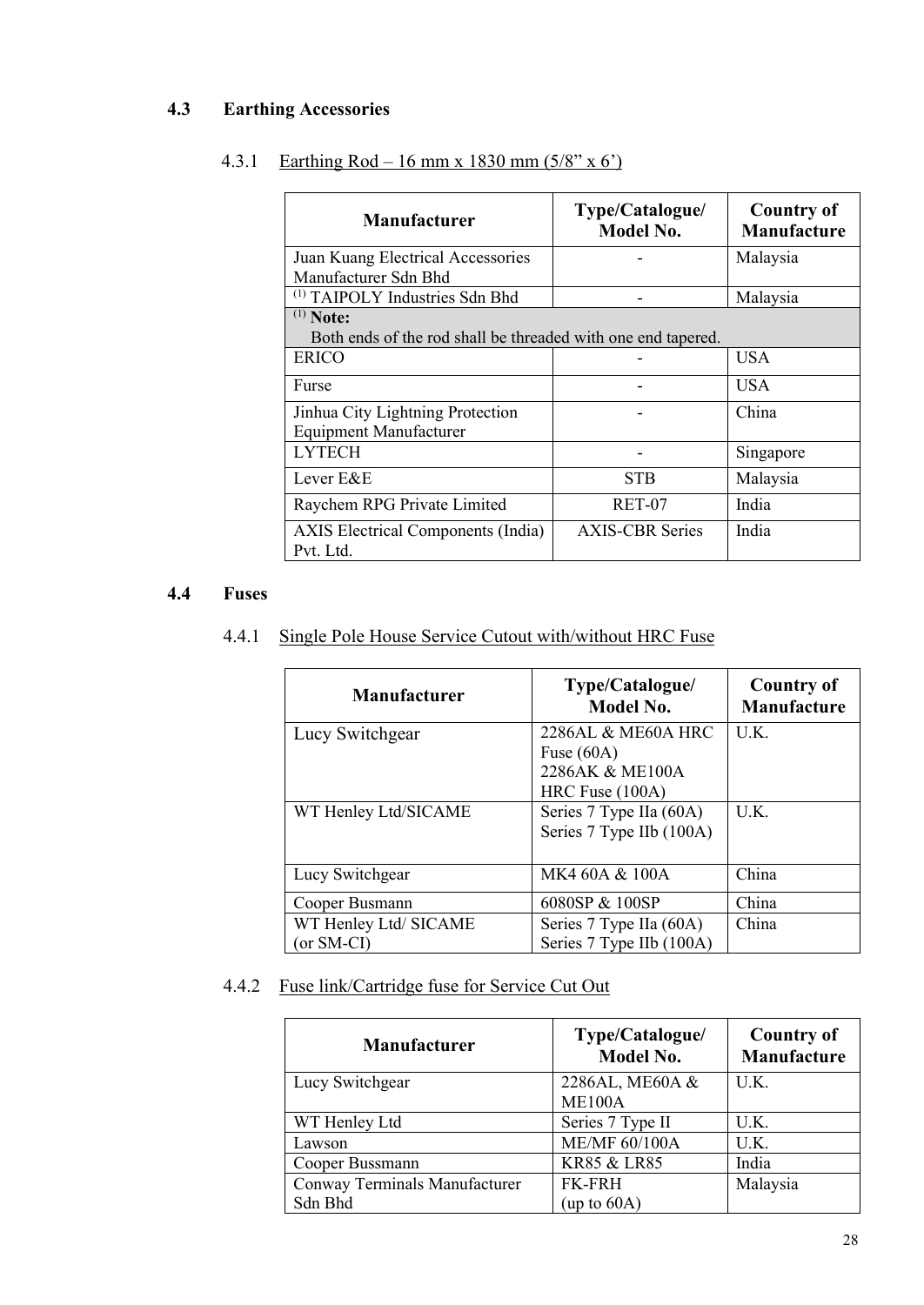<span id="page-28-0"></span>

|       | Manufasturen                            | Type/Catalogue/ |
|-------|-----------------------------------------|-----------------|
| 4.4.3 | 100A Neutral Link (5-Way Connector Box) |                 |

| <b>Manufacturer</b>   | Type/Catalogue/<br>Model No. | <b>Country of</b><br>Manufacture |
|-----------------------|------------------------------|----------------------------------|
| Lucy Switchgear       | List MLNS                    | India/China                      |
| WT Henley Ltd/SICAME  | Type II - 54347              | U.K.                             |
| Cooper Busmann        | Neutral-HS                   | China                            |
| WT Henley Ltd/ SICAME | Type II - 54347              | China                            |
| (or SM-CI)            |                              |                                  |

### <span id="page-28-1"></span>4.4.4 250A Outdoor Dividing Box/MCCB Cabinet

| <b>Manufacturer</b>                            | Type/Catalogue/<br><b>Model No.</b> | <b>Country of</b><br>Manufacture |  |
|------------------------------------------------|-------------------------------------|----------------------------------|--|
| Lucy Switchgear                                | List 14018A/11515                   | U.K.                             |  |
| Powertech Engineering                          |                                     | Malaysia                         |  |
| Tenaga Kenari Sdn Bhd                          |                                     | Malaysia                         |  |
| <b>LBF</b>                                     |                                     | Malaysia                         |  |
| Ching Hai Switchboard                          |                                     | Malaysia                         |  |
| Manufacturer Sdn. Bhd.                         |                                     |                                  |  |
| Note:                                          |                                     |                                  |  |
| <b>Approved MCCB</b> are:                      |                                     |                                  |  |
| Fuji Electric (China): Model BW250RAG          |                                     |                                  |  |
| L&T Electrical & Automation (India): Model DN2 |                                     |                                  |  |
| LS Industrial System (Korea): Model ABH 203c   |                                     |                                  |  |

### <span id="page-28-2"></span>4.4.5 400A Outdoor Dividing Box/MCCB Cabinet

| <b>Manufacturer</b>                            | Type/Catalogue/<br><b>Model No.</b> | <b>Country of</b><br>Manufacture |
|------------------------------------------------|-------------------------------------|----------------------------------|
| Lucy Switchgear                                | List No.14022/9212                  | U.K.                             |
| Powertech Engineering                          |                                     | Malaysia                         |
| Tenaga Kenari Sdn Bhd                          |                                     | Malaysia                         |
| LBF                                            |                                     | Malaysia                         |
| Ching Hai Switchboard                          |                                     | Malaysia                         |
| Manufacturer Sdn. Bhd.                         |                                     |                                  |
| Note:                                          |                                     |                                  |
| <b>Approved MCCB</b> are:                      |                                     |                                  |
| Fuji Electric (China): Model BW400RAG          |                                     |                                  |
| L&T Electrical & Automation (India): Model DN3 |                                     |                                  |
| LS Industrial System (Korea): Model ABH 403c   |                                     |                                  |

### <span id="page-28-3"></span>4.4.6 LV HRC Fuse Link, Type JP, 40A to 400A

| <b>Manufacturer</b>                      | Type/Catalogue/<br><b>Model No.</b> | <b>Country of</b><br>Manufacture |
|------------------------------------------|-------------------------------------|----------------------------------|
| Cooper Bussmann                          | MJ30-8<br>MJ30-7                    | U.K.                             |
| Conway Terminals Manufacturer<br>Sdn Bhd | FNJ & FMJ                           | Malaysia                         |
| Lawson Fuse Ltd                          |                                     | U.K.                             |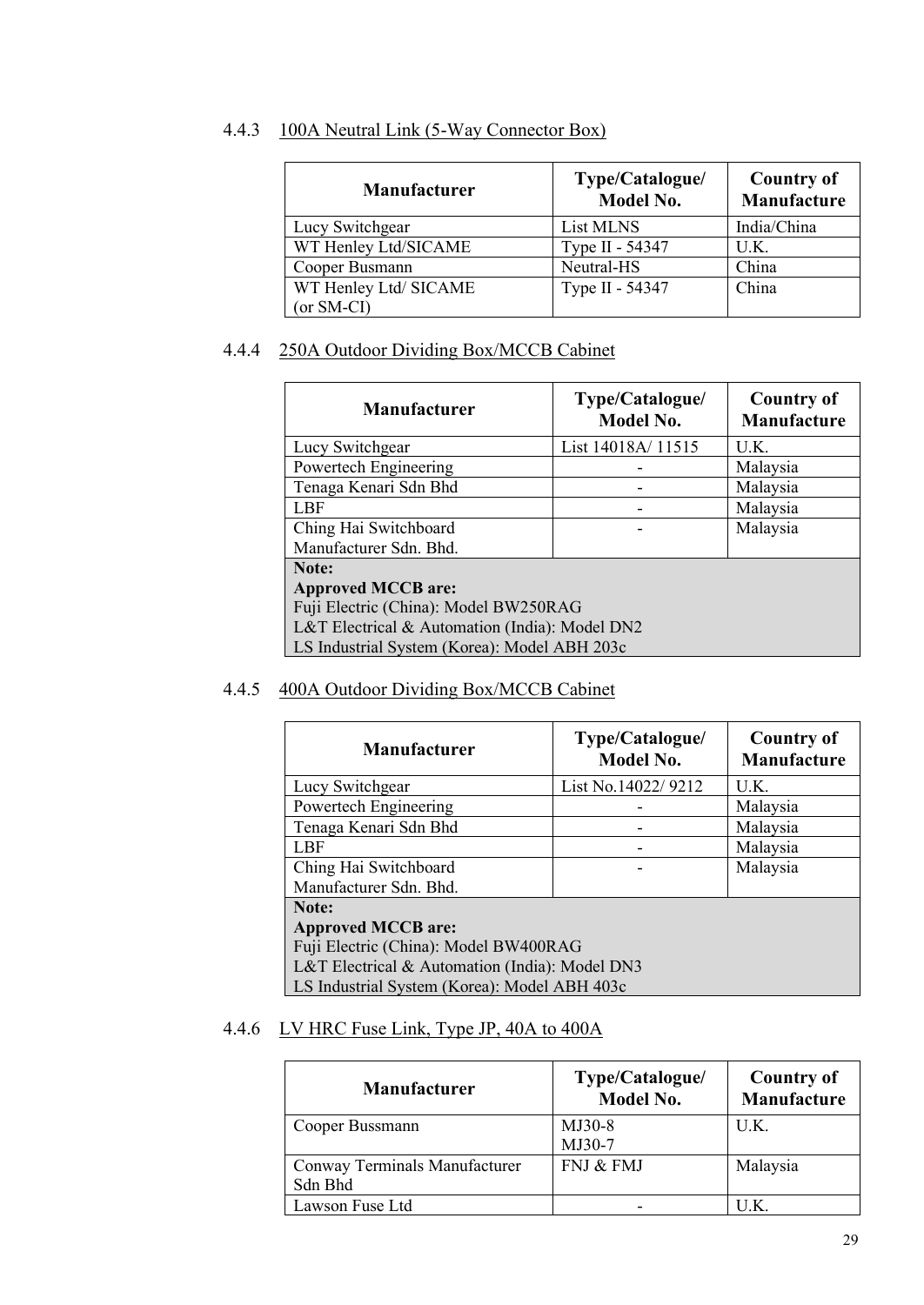| <b>Manufacturer</b> | Type/Catalogue/<br><b>Model No.</b> | <b>Country of</b><br>Manufacture |
|---------------------|-------------------------------------|----------------------------------|
| Cooper Bussmann     | NH 000 / NH 00                      | U.K./India                       |
|                     | NH <sub>2</sub>                     |                                  |
| <b>JEAN MULLER</b>  | <b>NH00</b>                         | Germany                          |
|                     | NH <sub>2</sub>                     | Slovenia                         |
|                     |                                     | France                           |
| <b>SIBA</b>         | <b>NH00</b>                         | Germany                          |
|                     | NH 2.                               |                                  |

### <span id="page-29-0"></span>4.4.7 LV DIN Fuse Link, 63A, 100A and 200A

### <span id="page-29-1"></span>4.4.8 Type K Fuse Link, 11 kV, 5A to 100A

| <b>Manufacturer</b>    | Type/Catalogue/<br><b>Model No.</b> | <b>Country of</b><br>Manufacture |
|------------------------|-------------------------------------|----------------------------------|
| Cooper Bussmann        | 15KBR                               | U.K./India                       |
| ABB                    | Type K                              | Australia                        |
| Cable & Power Supplies | FL8K                                | South Africa                     |
| Hawker Siddeley        | Type K                              | U.K.                             |
| S & C Electric Company | Type K Positrol                     | U.S.A.                           |

### <span id="page-29-2"></span>4.4.9 Type K Fuse Link, 33 kV, 1A to 100A

| <b>Manufacturer</b>    | Type/Catalogue/<br><b>Model No.</b> | <b>Country of</b><br>Manufacture |
|------------------------|-------------------------------------|----------------------------------|
| Cooper Bussmann        | 46KBR                               | U.K./India                       |
| ABB                    | Type K                              | Australia                        |
| Brush & Switchgear     | Type K                              | U.K.                             |
| Cable & Power Supplies | FL16K                               | South Africa                     |
| Hawker Siddeley        | Type K                              | U.K.                             |
| S & C Electric Company | Type K Positrol                     | U.S.A.                           |

### <span id="page-29-3"></span>4.4.10 11 kV Din Fuse Link (Air Type) 16A to 160A

| <b>Manufacturer</b>  | Type/Catalogue/<br><b>Model No.</b>    | <b>Country of</b><br>Manufacture |
|----------------------|----------------------------------------|----------------------------------|
| SIBA                 | Air Type                               | Germany                          |
| Electricas SA (Mesa) | Fusarc CF 12                           | Spain                            |
| Cooper Bussmann      | 12TDLSJ                                | U.K./India                       |
| Cooper Xian          | 12TDLSJ                                | China                            |
| ABB                  | <b>CEF</b>                             | Poland                           |
| Inter Teknik         | S1A series, S68A<br>series, S9A series | Turkey                           |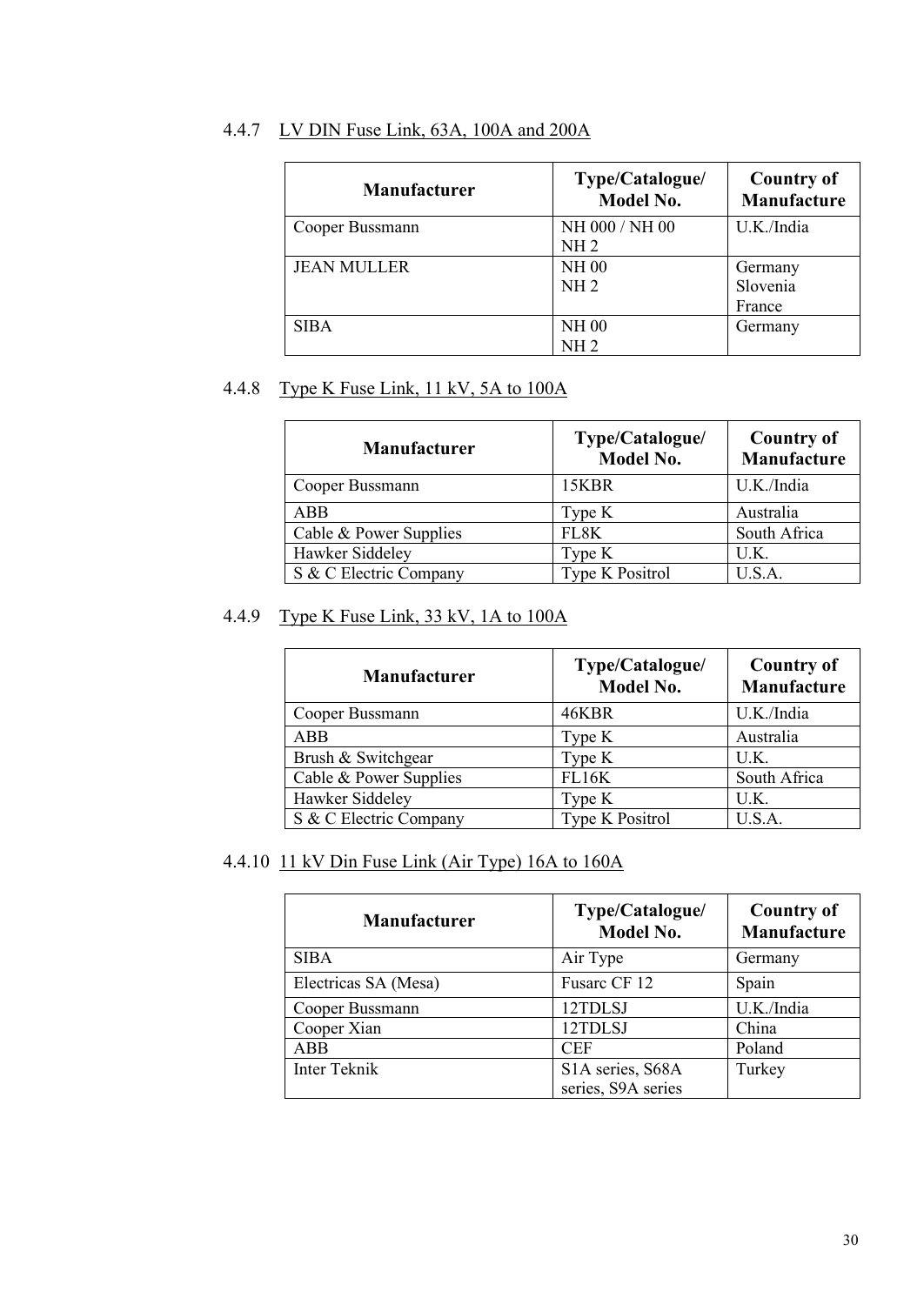### <span id="page-30-0"></span>4.4.11 Insulated Pole Mounted Cut Out Fuse

| <b>Manufacturer</b>               | Type/Catalogue/<br><b>Model No.</b> | <b>Country of</b><br>Manufacture |
|-----------------------------------|-------------------------------------|----------------------------------|
| Zhejiang SMICO Electric Power     | SMF-1 APDM400                       | China                            |
| Equipment Co., Ltd.               |                                     |                                  |
| Lucy Switchgear                   | <b>MPC 400</b>                      | UK.                              |
| <b>SM-CI Electrical Equipment</b> | SM-CI 400A                          | China                            |

### <span id="page-30-2"></span><span id="page-30-1"></span>**4.5 Insulating oil**

### 4.5.1 Transformer Oil

| <b>Manufacturer</b>                                                                                        | Type/Catalogue/<br><b>Model No.</b>                                    | <b>Country of</b><br><b>Manufacture</b> |
|------------------------------------------------------------------------------------------------------------|------------------------------------------------------------------------|-----------------------------------------|
| <b>N</b> vnas                                                                                              | NYTRO Gemini X                                                         | Sweden                                  |
| $^{(1)}$ SHELL                                                                                             | Shell Diala S4 ZX-I                                                    | Malaysia                                |
| $(1)$ Note:<br>Base oil in Qatar, branded in Hong Kong                                                     |                                                                        |                                         |
| $(2)$ Hyrax Oil Sdn Bhd                                                                                    | <b>HYPERTRANS HR</b>                                                   | Malaysia                                |
| $(2)$ Note:<br>Sample test maybe required for purchase made by SESCO or delivery<br>under turnkey project. |                                                                        |                                         |
| Ergon                                                                                                      | Hyvolt II and Hyvolt<br>Ш                                              | U.S.A                                   |
| Sinopec Lubricant Co. Ltd                                                                                  | SINOPEC Super<br><b>Insulated Transformer</b><br>Oil I- $10^{\circ}$ C | China                                   |
| Petro-Canada Lubricants Inc                                                                                | Luminol TR-i (Type II<br>Inhibited)                                    | Canada                                  |

#### <span id="page-30-4"></span><span id="page-30-3"></span>**4.6 Earth Fault Indicator**

### 4.6.1 Earth Fault Indicator for Underground Cables

| <b>Manufacturer</b>                                                 | Type/Catalogue/<br><b>Model No.</b> | <b>Country of</b><br><b>Manufacture</b> |
|---------------------------------------------------------------------|-------------------------------------|-----------------------------------------|
| $^{(1)}$ Elektro-Mechanik GmbH                                      | EASI-R/EASI-A                       | Germany                                 |
| Schneider                                                           | Flair 279                           | France                                  |
| Nortroll AS                                                         | CableTroll 23XX                     | Norway                                  |
| Horstmann GmbH                                                      | Earth Zero                          | Germany                                 |
| <sup>(1)</sup> Kries-Energietechnik GmbH $\&$<br>Co. KG             | IKI-10light-W                       | Germany                                 |
| <sup>(1)</sup> Xiamen Four-Faith Smart Power<br>Technology Co., Ltd | DYO-FF                              | China                                   |
| $(1)$ Note:<br>EFI with remote sensing capability                   |                                     |                                         |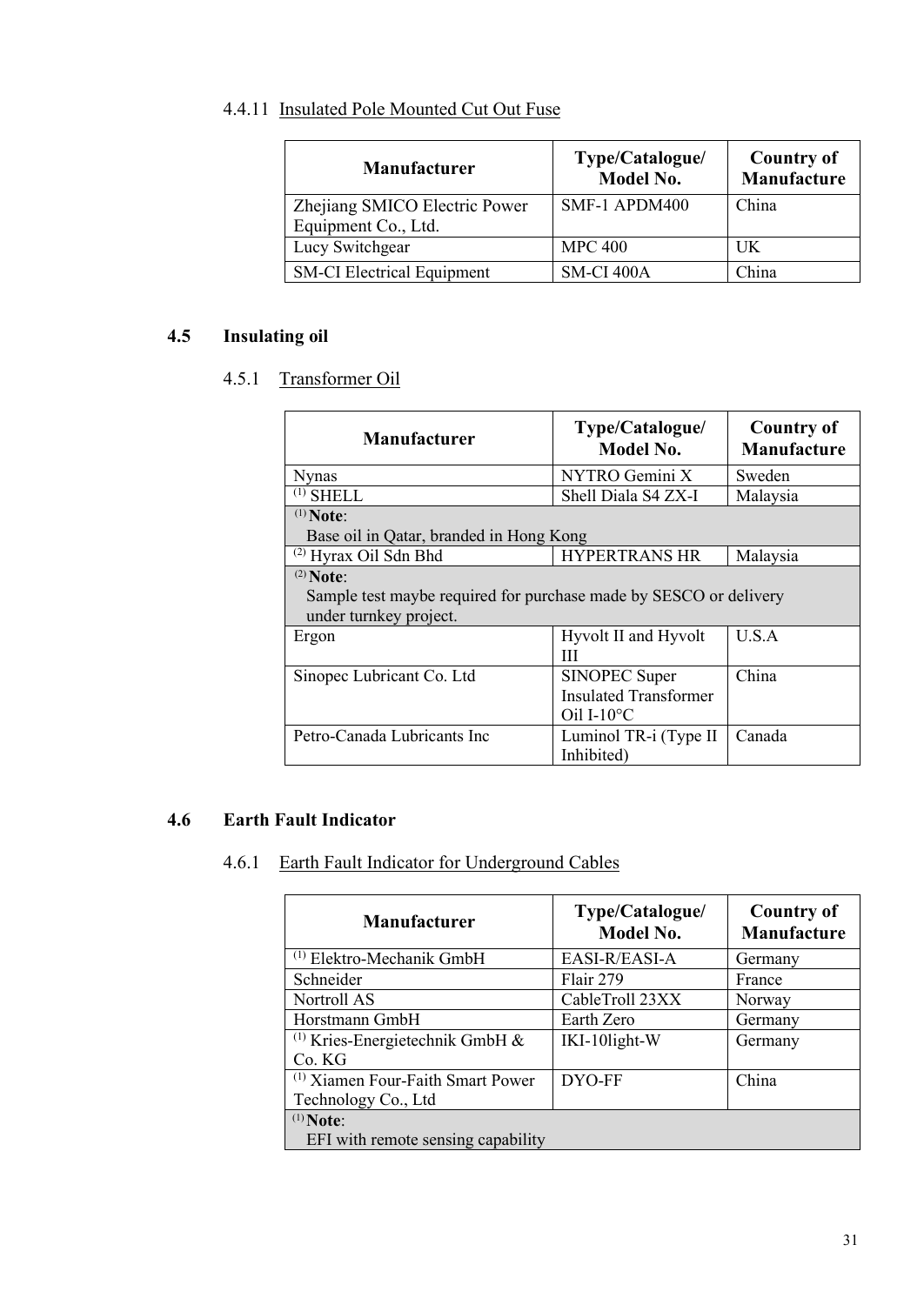### <span id="page-31-0"></span>4.6.2 Earth Fault Indicator for Overhead Line

| <b>Manufacturer</b>                    | Type/Catalogue/<br><b>Model No.</b> | <b>Country of</b><br>Manufacture |
|----------------------------------------|-------------------------------------|----------------------------------|
| Schneider                              | Flite 110 SA                        | France                           |
| Nortroll AS                            | LineTroll LT110Eur                  | Norway                           |
| Elektro-Mechanik GmbH                  | FLA3                                | Germany                          |
| <sup>(1)</sup> Beijing InHand Networks | JYL-IH-C                            | China                            |
| Technology Co., Ltd                    |                                     |                                  |
| $(1)$ Note:                            |                                     |                                  |
| LFI with remote sensing capability     |                                     |                                  |

### <span id="page-31-2"></span><span id="page-31-1"></span>**4.7 Battery Charger**

### 4.7.1 Battery Charger

| <b>Manufacturer</b>   | Type/Catalogue/<br><b>Model No.</b> | <b>Country of</b><br>Manufacture |
|-----------------------|-------------------------------------|----------------------------------|
| Sunpower Technologies |                                     | Malaysia                         |
| AEG                   |                                     | Singapore                        |
| Nimac                 |                                     | Malaysia                         |
| Berkat Insaf          |                                     | Malaysia                         |
| PMI Elektrik          |                                     | Turkey                           |
| <b>STATRON</b>        | Single Phase: BDS Series            | Malaysia                         |
|                       | Three Phase: BDTE                   |                                  |
|                       | <b>Series</b>                       |                                  |

### <span id="page-31-4"></span><span id="page-31-3"></span>**4.8 Safety Glove**

### 4.8.1 Safety Gloves Size 0 (1kV)

| <b>Manufacturer</b>           | Type/Catalogue/<br><b>Model No.</b> | <b>Country of</b><br>Manufacture |
|-------------------------------|-------------------------------------|----------------------------------|
| W.H. Salisbury & Co           | 5-14B CL 0 T1 14"                   | U.S.A                            |
|                               | <b>BLK</b>                          |                                  |
| VOLTGARD / NORTH              | $E-014B$                            | U.S.A                            |
| G.B. Industries Sdn Bhd       | <b>Novax</b>                        | Malaysia                         |
| Ansell Industrial & Specialty |                                     | Malaysia                         |
| Gloves Malaysia Sdn Bhd       |                                     |                                  |
| Regeltex                      |                                     | France                           |

### 4.8.2 Safety Gloves Size 2 (20kV)

| <b>Manufacturer</b>           | Type/Catalogue/<br><b>Model No.</b> | <b>Country of</b><br>Manufacture |
|-------------------------------|-------------------------------------|----------------------------------|
| W.H. Salisbury & Co.          |                                     | U.S.A                            |
| <b>VOLTGARD / NORTH</b>       |                                     | U.S.A                            |
| G.B. Industries Sdn Bhd       | <b>Novax</b>                        | Malaysia                         |
| Ansell Industrial & Specialty |                                     | Malaysia                         |
| Gloves Malaysia Sdn Bhd       |                                     |                                  |
| Regeltex                      |                                     | France                           |